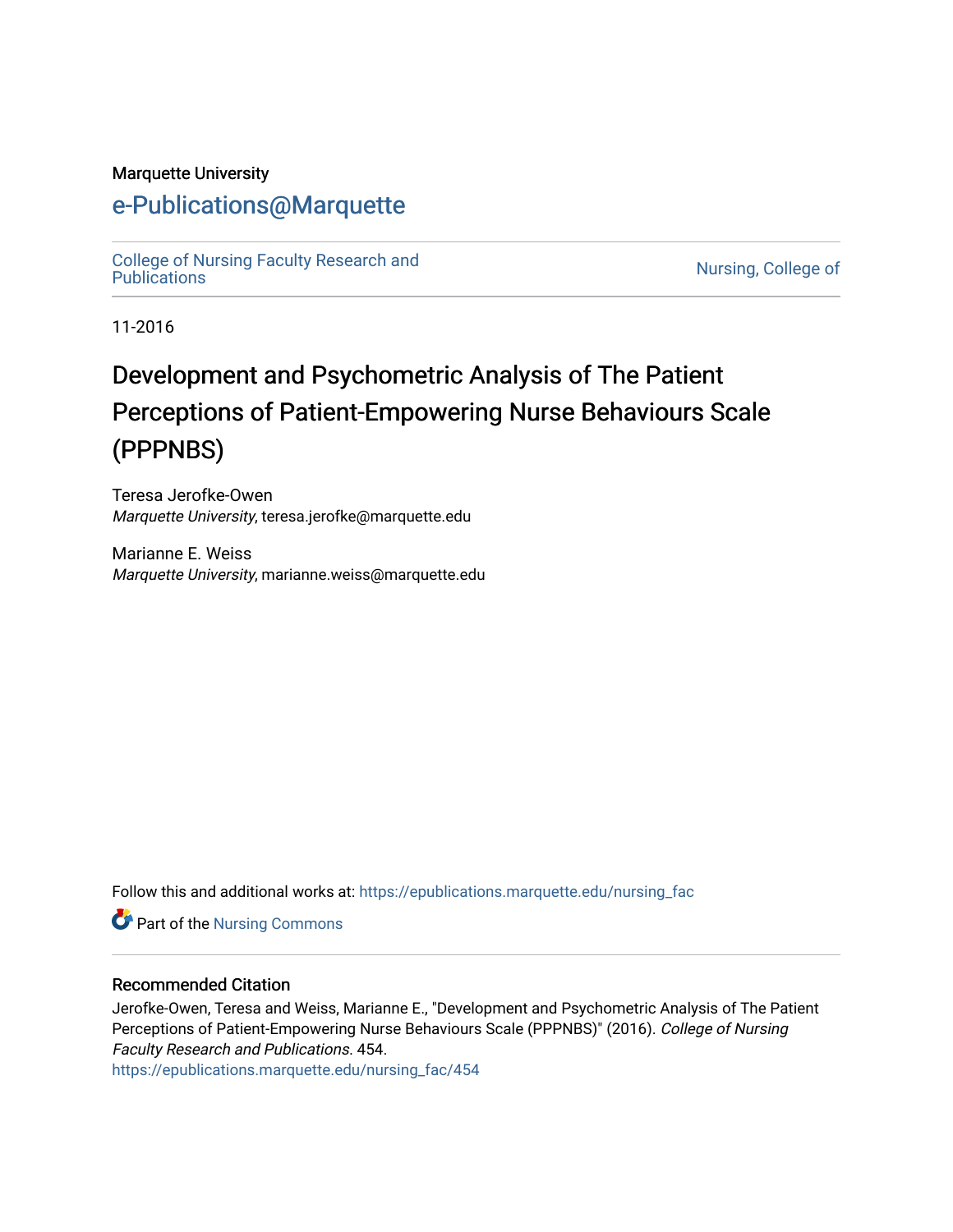# Development and psychometric analysis of the Patient Perceptions of Patient-Empowering Nurse Behaviours Scale (PPPNBS)

Teresa Jerofke *College of Nursing, Marquette University, Milwaukee, WI* Marianne Weiss

*College of Nursing, Marquette University, Milwaukee, WI*

#### **Abstract**

**Aim:** To (1) develop and psychometrically test the Patient Perceptions of Patient-Empowering Nurse Behaviours Scale, which measures patient perceptions of empowering nurse behaviours during hospitalization; and (2) refine to a shorter, more useful form, for measurement in clinical settings.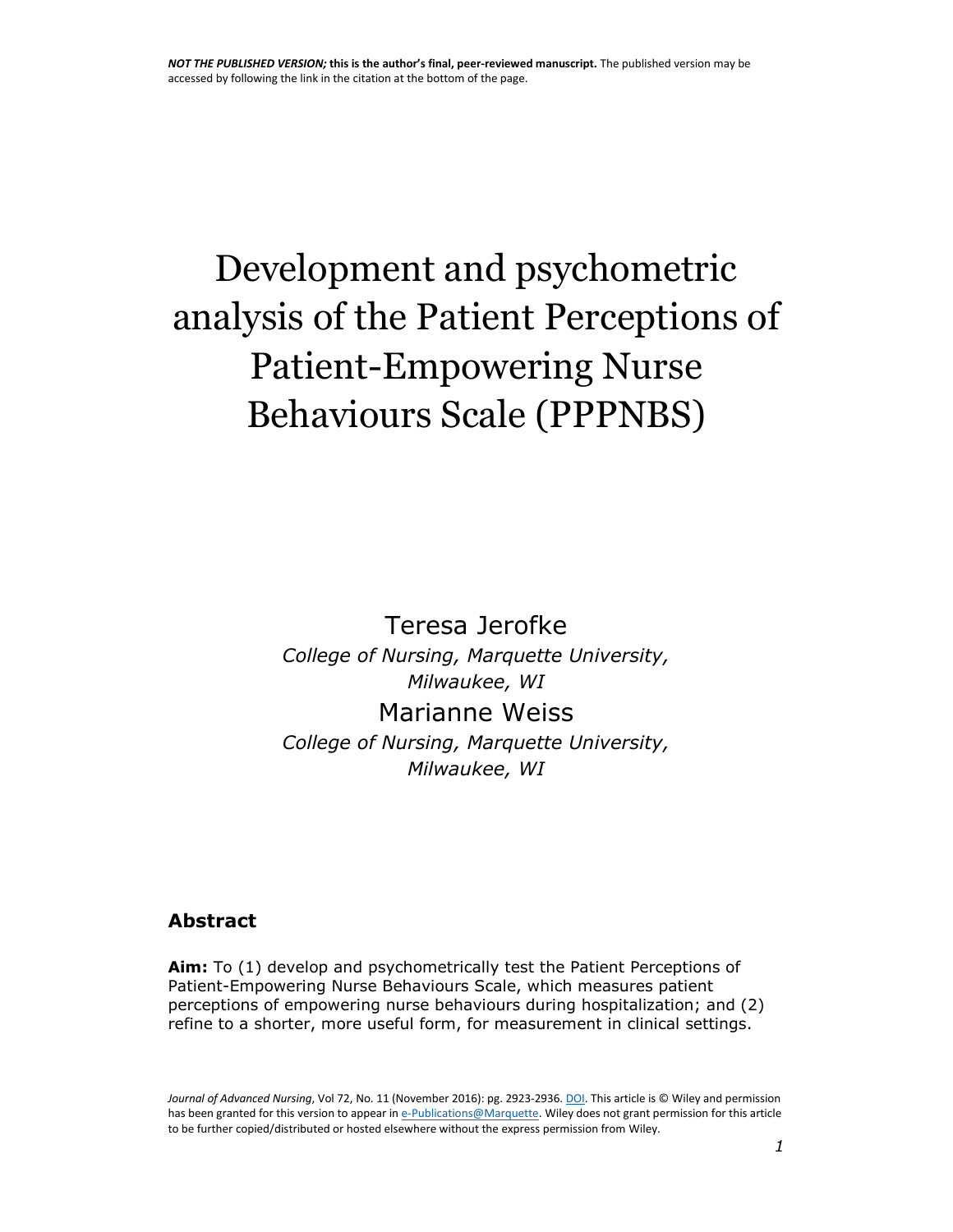**Background:** Although patient empowerment has been promoted as a way to engage patients in chronic illness care, there is not a measure reported by patients as recipients of empowering nurse behaviours during hospitalization. **Design:** Psychometric evaluation of construct and predictive validity, reliability and item reduction.

**Method:** Data gathered during hospitalization and six weeks postdischarge between April 2012 - August 2014 were used to determine the validity and reliability of the long and short-form Patient Perceptions of Patient-Empowering Nurse Behaviours Scale in a sample of 395 chronically ill medical and surgical adult patients.

**Results:** The long and short-form Patient Perceptions of Patient-Empowering Nurse Behaviours Scale demonstrated strong reliability and convergent validity with pre-discharge 13-item Patient Activation Measure scores. Both forms of the Patient Perceptions of Patient-Empowering Nurse Behaviours Scale predicted postdischarge 13-item Patient Activation Measure scores and the long-form predicted physical health status. Confirmatory factor analysis demonstrated improved model fit for the short-form instrument when compared with the long-form fit. The short-form Patient Perceptions of Patient-Empowering Nurse Behaviours Scale explained 98% of the variance of the long-form Patient Perceptions of Patient-Empowering Nurse Behaviours Scale.

**Conclusion:** The results provide evidence supporting reliability and validity of both forms. While the scales measure patient reports and not direct observation of empowering nurse behaviours, incorporating patients' experiences as recipients of care is necessary to validate the contribution of nursing care to patients' engagement in chronic illness management.

#### **Why is this research needed?**

- Patient empowerment has been promoted as an international healthcare priority to improve chronic illness outcomes by engaging chronically ill patients in managing their care.
- There is not a validated measure reported by patients as recipients of empowering nurse behaviours during hospitalization.

#### **What are the key findings?**

- Both long and short-form Patient Perception of Patient-Empowering Nurse Behaviour Scale (PPPNBS) had acceptable psychometric properties in a sample of chronically ill hospitalized adult patients.
- The positive relationship demonstrated between PPPNBS score and Patient Activation Measure 13-item score (PAM13) and physical health quality of life provides preliminary support for the contribution of nursing care processes to patient engagement in chronic illness care.

#### **How should the findings be used to influence policy/practice/research/education?**

- Through their patient-empowering behaviours, clinical nurses have a unique opportunity during acute hospitalization to engage patients in their care.
- The short form of the PPPNBS can be used as a process metric of nursing care to encourage nurses' intentional use of patientempowering behaviours.

*Journal of Advanced Nursing*, Vol 72, No. 11 (November 2016): pg. 2923-2936[. DOI.](https://dx.doi.org/10.1111/jan.13060) This article is © Wiley and permission has been granted for this version to appear i[n e-Publications@Marquette.](http://epublications.marquette.edu/) Wiley does not grant permission for this article to be further copied/distributed or hosted elsewhere without the express permission from Wiley.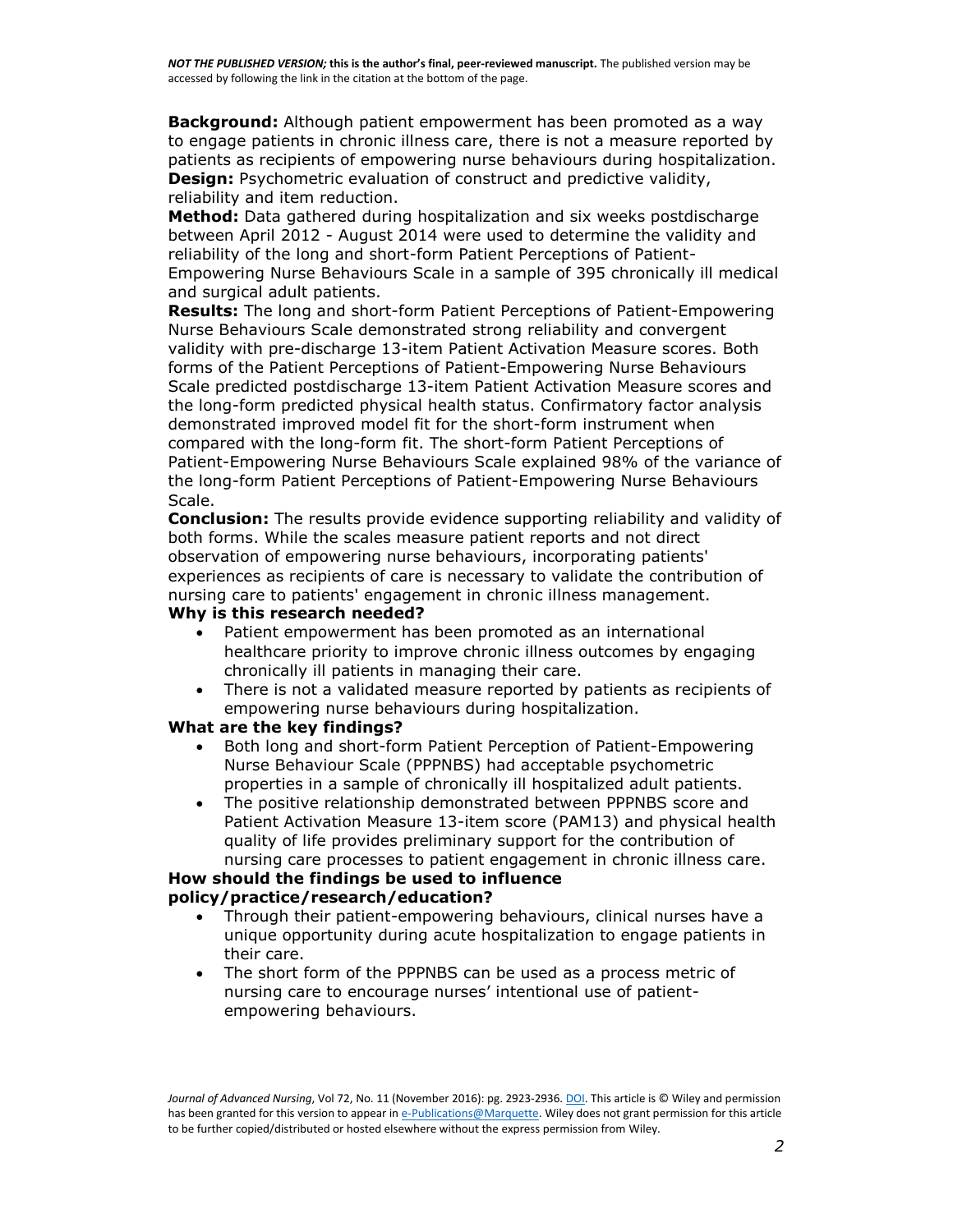# **Introduction**

Chronic illnesses currently account for 60% of deaths worldwide, with that number expected to grow to 73% by the year 2020 (World Health Organization (WHO) [2016\)](http://onlinelibrary.wiley.com/doi/10.1111/jan.13060/full#jan13060-bib-0053). Over half of Americans have at least one chronic illness and 5% of Americans with multiple chronic illnesses account for 50% of all healthcare spending. By 2030, healthcare expenditures may reach \$8600 per person (up from \$5300 in 2015) (Partnership to Fight Chronic Disease [2016\)](http://onlinelibrary.wiley.com/doi/10.1111/jan.13060/full#jan13060-bib-0035). With recent global emphasis on patient engagement in chronic illness selfmanagement, focus has been placed on patient empowerment as a way to improve the patient experience and decrease the burden of chronic illness care (Institute for Healthcare Improvement [2014,](http://onlinelibrary.wiley.com/doi/10.1111/jan.13060/full#jan13060-bib-0021) WHO [2015\)](http://onlinelibrary.wiley.com/doi/10.1111/jan.13060/full#jan13060-bib-0052). With over 25 million medical and surgical hospital discharges per year and an average length of stay of 5·2 days in the US (Steiner *et al*. [2013\)](http://onlinelibrary.wiley.com/doi/10.1111/jan.13060/full#jan13060-bib-0042), inpatient hospitalizations provide an opportune time for nurses to begin engaging patients in their chronic illness care through the use of patient-empowering behaviours.

The Patient Perceptions of Patient-Empowering Nurse Behaviours Scale (PPPNBS) was designed to measure the process of empowerment, which is viewed within Laschinger *et al*.'s [\(2010\)](http://onlinelibrary.wiley.com/doi/10.1111/jan.13060/full#jan13060-bib-0029) integrated conceptual model of nurse–patient empowerment. Laschinger *et al*.'s [\(2010\)](http://onlinelibrary.wiley.com/doi/10.1111/jan.13060/full#jan13060-bib-0029) model was guided by Kanter's [\(1993\)](http://onlinelibrary.wiley.com/doi/10.1111/jan.13060/full#jan13060-bib-0024) theory of structural power of organizations. Empowering nurse behaviours are defined as behaviours that provide patients with the resources needed to develop competence and confidence to engage in successful selfmanagement of chronic illness activities following hospital discharge (Laschinger *et al*. [2010\)](http://onlinelibrary.wiley.com/doi/10.1111/jan.13060/full#jan13060-bib-0029). Kanter's theory of structural power of organizations has been supported in the nurse work environment (Laschiner & Finegan [2005\)](http://onlinelibrary.wiley.com/doi/10.1111/jan.13060/full#jan13060-bib-0028) and nursing academia (Siu *et al*. [2005,](http://onlinelibrary.wiley.com/doi/10.1111/jan.13060/full#jan13060-bib-0040) Ledwell *et al*. [2006\)](http://onlinelibrary.wiley.com/doi/10.1111/jan.13060/full#jan13060-bib-0030), but has not yet been tested in the context of the nurse–patient relationship in acute care. The PPPNBS is a measure reported by patients as recipients of empowering nurse behaviours during hospitalization.

*Journal of Advanced Nursing*, Vol 72, No. 11 (November 2016): pg. 2923-2936[. DOI.](https://dx.doi.org/10.1111/jan.13060) This article is © Wiley and permission has been granted for this version to appear i[n e-Publications@Marquette.](http://epublications.marquette.edu/) Wiley does not grant permission for this article to be further copied/distributed or hosted elsewhere without the express permission from Wiley.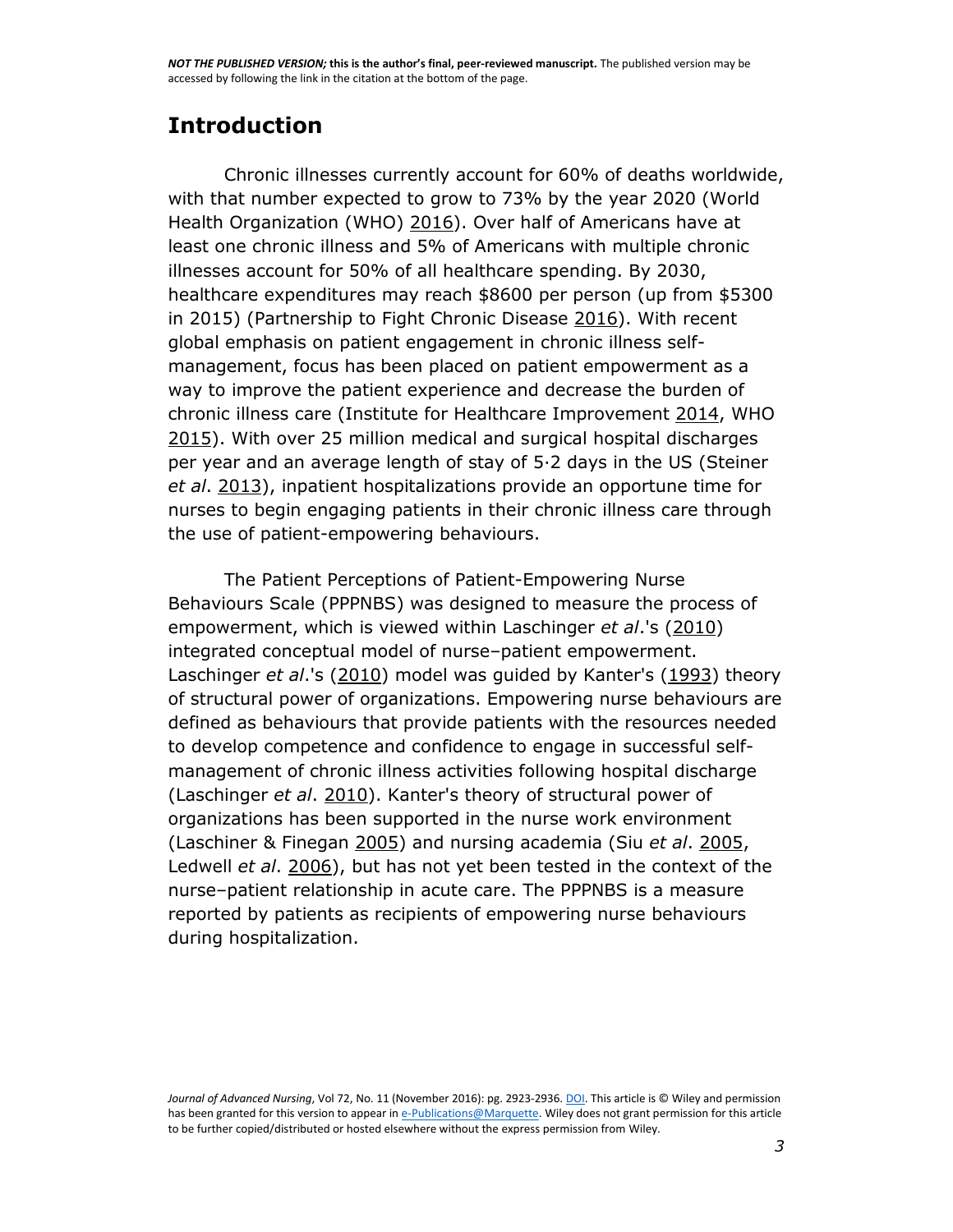# *Background*

Patients with chronic illnesses frequently experience feelings of powerlessness (Aujoulat *et al*. [2007\)](http://onlinelibrary.wiley.com/doi/10.1111/jan.13060/full#jan13060-bib-0003) secondary to complex treatment regimens, symptoms from the illness, lack of social support, inability to fulfil roles and decreased quality of life (McCorkle *et al*. [2011\)](http://onlinelibrary.wiley.com/doi/10.1111/jan.13060/full#jan13060-bib-0032). Empowerment is defined as a sense of power that results from a patient-centred process occurring in the provider–patient relationship that is based on mutual trust and respect (Jerofke [2013\)](http://onlinelibrary.wiley.com/doi/10.1111/jan.13060/full#jan13060-bib-0022). Empowered patients may demonstrate behavioural manifestations such as increased knowledge and strengthened skills and confidence in chronic illness self-management (referred to as patient activation) (Hibbard *et al*. [2005,](http://onlinelibrary.wiley.com/doi/10.1111/jan.13060/full#jan13060-bib-0018) Jerofke [2013\)](http://onlinelibrary.wiley.com/doi/10.1111/jan.13060/full#jan13060-bib-0022). Furthermore, greater engagement in chronic illness self-management has been associated with higher quality of life (Barnason *et al*. [2011\)](http://onlinelibrary.wiley.com/doi/10.1111/jan.13060/full#jan13060-bib-0004). In their many encounters with patients, inpatient nurses can empower patients by: (1) providing them access to information, support, resources and opportunities for engaged participation; (2) facilitating collaboration with providers, family and friends; and (3) respecting flexibility and autonomy in decision-making (Laschinger *et al*. [2010\)](http://onlinelibrary.wiley.com/doi/10.1111/jan.13060/full#jan13060-bib-0029).

The majority of published instruments for measuring empowerment measure outcomes such as knowledge, experience, self-efficacy, ability to self-manage and autonomy (Anderson *et al*. [2000,](http://onlinelibrary.wiley.com/doi/10.1111/jan.13060/full#jan13060-bib-0002) Herbert *et al*. [2009\)](http://onlinelibrary.wiley.com/doi/10.1111/jan.13060/full#jan13060-bib-0016), rather than patient perceptions of the process of empowerment. Existing instruments are not specific to nursing care (Bulsara *et al*. [2006\)](http://onlinelibrary.wiley.com/doi/10.1111/jan.13060/full#jan13060-bib-0007), are illness specific such as the Diabetes Empowerment Scale (Anderson *et al*. [2000\)](http://onlinelibrary.wiley.com/doi/10.1111/jan.13060/full#jan13060-bib-0002), or lack good evidence of both reliability and validity (Herbert *et al*. [2009\)](http://onlinelibrary.wiley.com/doi/10.1111/jan.13060/full#jan13060-bib-0016). Conceptualizing and measuring empowerment solely as an outcome fails to recognize the contribution of nursing care to the process of patient empowerment and the collaboration between the provider and patient that occurs during the process of empowerment.

Initiating and measuring the process of empowerment in the hospital is important, as nurses are responsible for ensuring that patients have the skills and knowledge they need before discharge so they can transition from being cared for in the hospital to caring for themselves at home (Foust [2007\)](http://onlinelibrary.wiley.com/doi/10.1111/jan.13060/full#jan13060-bib-0013). Measurement of nursing processes

*Journal of Advanced Nursing*, Vol 72, No. 11 (November 2016): pg. 2923-2936[. DOI.](https://dx.doi.org/10.1111/jan.13060) This article is © Wiley and permission has been granted for this version to appear i[n e-Publications@Marquette.](http://epublications.marquette.edu/) Wiley does not grant permission for this article to be further copied/distributed or hosted elsewhere without the express permission from Wiley.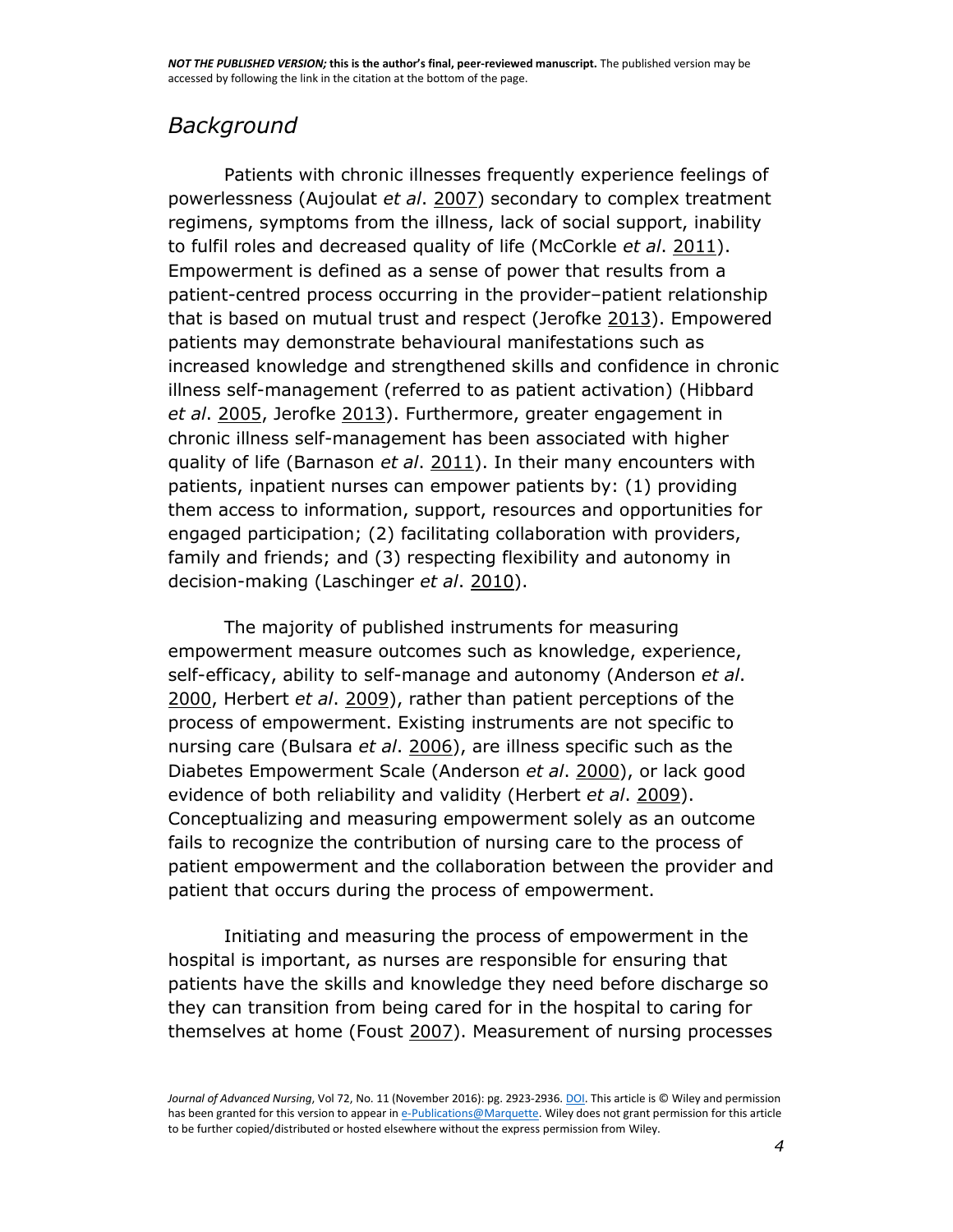linked to patient outcomes will provide evidence supporting the contribution of nursing care to patient outcomes, with the long-term goal of improving nursing effectiveness in refining the patient experience of care, health outcomes and costs of care for the growing chronic illness population.

# **The study**

### *Aims*

The aim of this study was twofold: (1) to develop and test the psychometric properties of the Patient Perceptions of Patient-Empowering Nurse Behaviours Scale (PPPNBS), a measure reported by patients as recipients of empowering nurse behaviours during hospitalization; and (2) refine to a shorter, more useful form for measurement in clinical practice settings.

# *Methodology*

The development of the PPPNBS was based on a concept analysis of empowerment (Jerofke [2013\)](http://onlinelibrary.wiley.com/doi/10.1111/jan.13060/full#jan13060-bib-0022) and Laschinger *et al*.'s [\(2010\)](http://onlinelibrary.wiley.com/doi/10.1111/jan.13060/full#jan13060-bib-0029) integrated conceptual model of nurse–patient empowerment. Patient care examples provided by Laschinger *et al*. [\(2010\)](http://onlinelibrary.wiley.com/doi/10.1111/jan.13060/full#jan13060-bib-0029), along with data from the review of the literature, were used to develop items for inclusion in the PPPNBS. A pilot study was then completed to assess the content validity, internal reliability and test-retest reliability of the PPPNBS. Five content experts (one nurse researcher with expertise in self-management, two surgical patients with chronic conditions and two staff nurses) were asked to rate how relevant each item of the PPPNBS was to the theoretical framework using the following rating system: (1) not relevant; (2) unable to assess relevance without item revision; (3) relevant but needs minor alteration; or (4) very relevant. Internal reliability and test-retest reliability of the PPPNBS was then assessed in a small sample of surgical oncology and cardiac patients. Patients were asked to complete the instrument within four hours before discharge and then two weeks following discharge during a telephone interview. A two-week interval for test–retest was used to limit patients' recall of their prior answers, while decreasing the likelihood that their perceptions would change (DeVellis [2012\)](http://onlinelibrary.wiley.com/doi/10.1111/jan.13060/full#jan13060-bib-0010).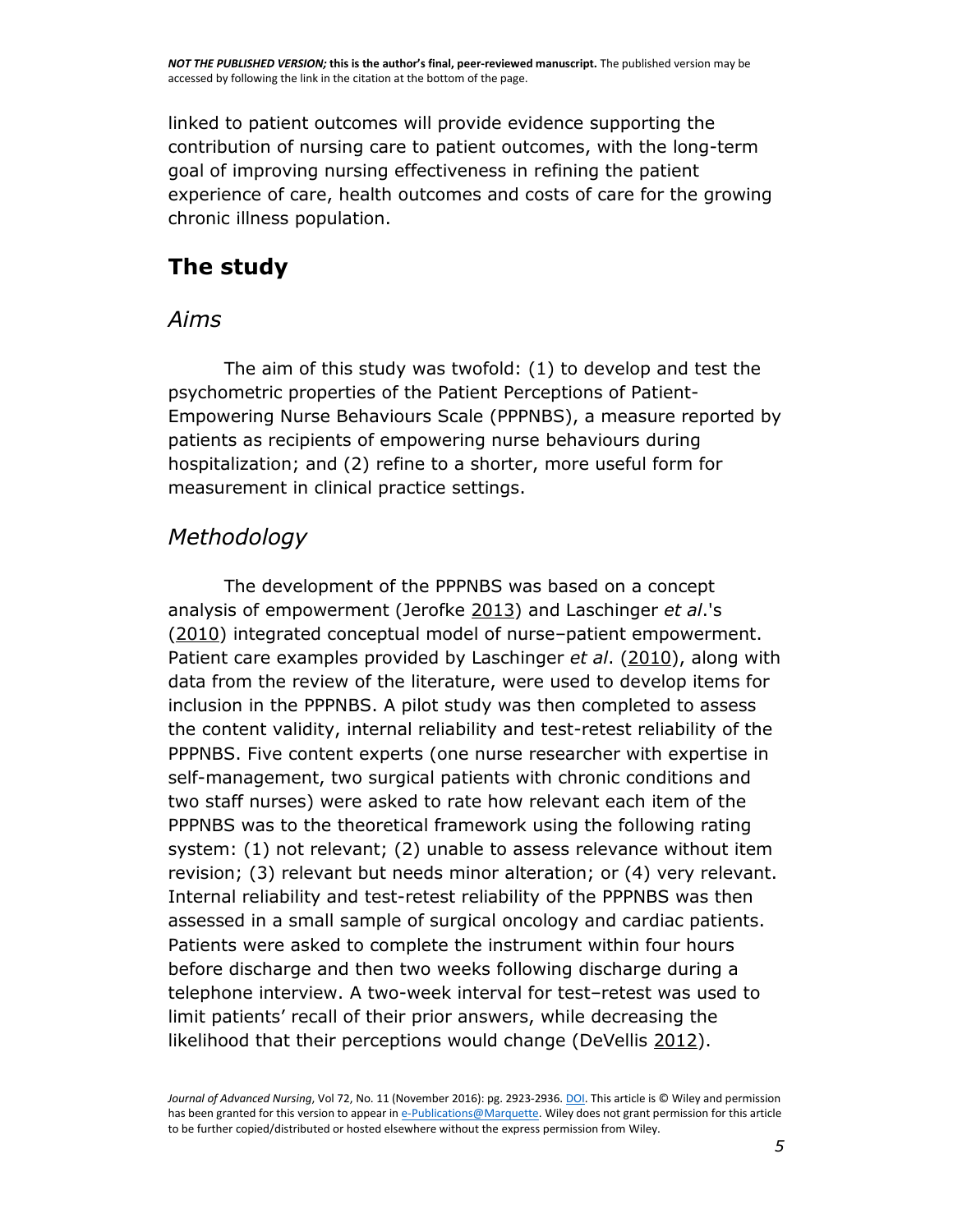Following completion of the pilot study, the data for this psychometric analysis were collected during a two-phase prospective, correlational study examining predictors and outcomes of patient perceptions of patient-empowering nurse behaviours. In the first phase, construct validity, known group comparisons, convergent validity, predictive validity and reliability of the PPPNBS were examined in medical and surgical patients hospitalized due to symptoms, exacerbations or complications from a chronic illness. In the second phase, item reduction was conducted to achieve a shorter version of the PPPNBS for easier application to clinical evaluation of practice with additional psychometric testing of validity and reliability.

#### *Phase one*

Trained undergraduate nursing students served as research assistants (RAs) and assisted in enrolment, data collection and data entry. Patients were enrolled up to 2 days prior to discharge, at which time they completed the demographic and pre-discharge PAM13 measure. Within four hours before discharge, patients completed the PPPNBS so that nursing care provided on the day of discharge was reflected on the survey. RAs conducted 6-week postdischarge telephone interviews to complete the postdischarge PAM13 and the SF-36 measures.

Confirmatory factor analysis (CFA) was selected for construct validity assessment to test the *a priori* theoretical structure (Polit & Yang [2014\)](http://onlinelibrary.wiley.com/doi/10.1111/jan.13060/full#jan13060-bib-0036). As part of the construct validity testing, contrasted group comparisons were examined based on the following hypotheses:

- Caucasian patients will have higher perceptions (scores) on the PPPNBS than patients who are not Caucasian, based on research indicating differences among race/ethnicity groups on patient experience of care variables, including trust in providers (Halbert *et al*. [2006,](http://onlinelibrary.wiley.com/doi/10.1111/jan.13060/full#jan13060-bib-0014) Stepanikova *et al*. [2006\)](http://onlinelibrary.wiley.com/doi/10.1111/jan.13060/full#jan13060-bib-0043).
- Younger patients will have lower perceptions (scores) on the PPPNBS than older patients, as they will expect more engagement in their care (Deber *et al*. [2007\)](http://onlinelibrary.wiley.com/doi/10.1111/jan.13060/full#jan13060-bib-0009).
- Patients who were recently diagnosed with a chronic illness will have lower perceptions (scores) on the PPPNBS than patients who have been living with a chronic illness longer, as it may

*Journal of Advanced Nursing*, Vol 72, No. 11 (November 2016): pg. 2923-2936[. DOI.](https://dx.doi.org/10.1111/jan.13060) This article is © Wiley and permission has been granted for this version to appear i[n e-Publications@Marquette.](http://epublications.marquette.edu/) Wiley does not grant permission for this article to be further copied/distributed or hosted elsewhere without the express permission from Wiley.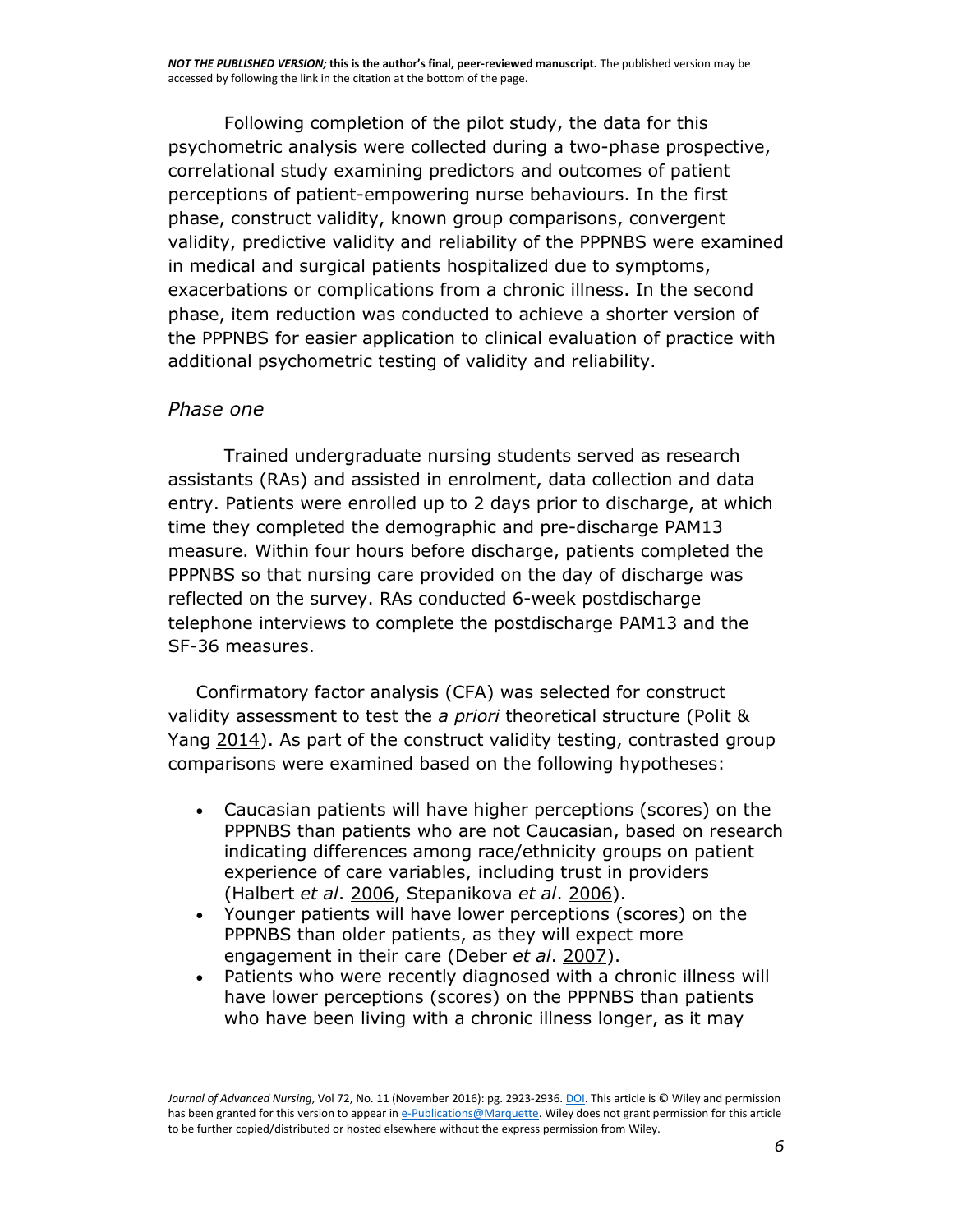take time to adjust and adapt to a chronic illness diagnosis (Kralik *et al*. [2004\)](http://onlinelibrary.wiley.com/doi/10.1111/jan.13060/full#jan13060-bib-0026).

 Patients who have a longer length of stay will have higher perceptions (scores) on the PPPNBS than those with shorter lengths of stay because they have a longer period of time to create therapeutic relationships with the nursing staff.

Convergent validity was assessed by examining the correlation between total PPPNBS scores and baseline patient activation, measured with the 13-item Patient Activation Measure (PAM13). The PAM13 (Hibbard *et al*. [2005](http://onlinelibrary.wiley.com/doi/10.1111/jan.13060/full#jan13060-bib-0018)) measures patients' beliefs, knowledge and confidence with respect to active participation in their health care. Therefore, scores on the PAM13, administered at the same time as the PPPNBS, were hypothesized to correlate with PPPNBS scores because highly activated patients were expected to interact more with the nursing staff and facilitate the use of empowering behaviours by the nursing staff.

Predictive validity was assessed by examining the association between total PPPNBS score and patient activation and quality of life (measured with the SF-36) at 6-weeks post discharge. Six weeks postdischarge marks a transitional period from postoperative recovery or hospital discharge to living with and managing a life-threatening chronic illness (Taylor *et al*. [2010\)](http://onlinelibrary.wiley.com/doi/10.1111/jan.13060/full#jan13060-bib-0046), making it an appropriate time to measure patient activation and functional health status while limiting the likelihood of immediate postdischarge recovery factors influencing outcome measures. The SF-36 was used as a predictive measure because engagement of patients in their care through empowering interventions has been associated with improved health condition and function (Kinney *et al*. [2003,](http://onlinelibrary.wiley.com/doi/10.1111/jan.13060/full#jan13060-bib-0025) Tu *et al*. [2006,](http://onlinelibrary.wiley.com/doi/10.1111/jan.13060/full#jan13060-bib-0048) Chen *et al*. [2008\)](http://onlinelibrary.wiley.com/doi/10.1111/jan.13060/full#jan13060-bib-0008). Once the factor structure was confirmed through CFA, internal consistency was assessed for each of the subscales and the total scale.

#### *Phase two*

Identification of items for a shorter form of the PPPNBS was accomplished by examining the loading factors of each item on its respective subscale and retaining the items with the highest loadings in each subscale (Widaman *et al*. [2010\)](http://onlinelibrary.wiley.com/doi/10.1111/jan.13060/full#jan13060-bib-0051). Validity and reliability testing was then conducted as it was in phase one.

*Journal of Advanced Nursing*, Vol 72, No. 11 (November 2016): pg. 2923-2936[. DOI.](https://dx.doi.org/10.1111/jan.13060) This article is © Wiley and permission has been granted for this version to appear i[n e-Publications@Marquette.](http://epublications.marquette.edu/) Wiley does not grant permission for this article to be further copied/distributed or hosted elsewhere without the express permission from Wiley.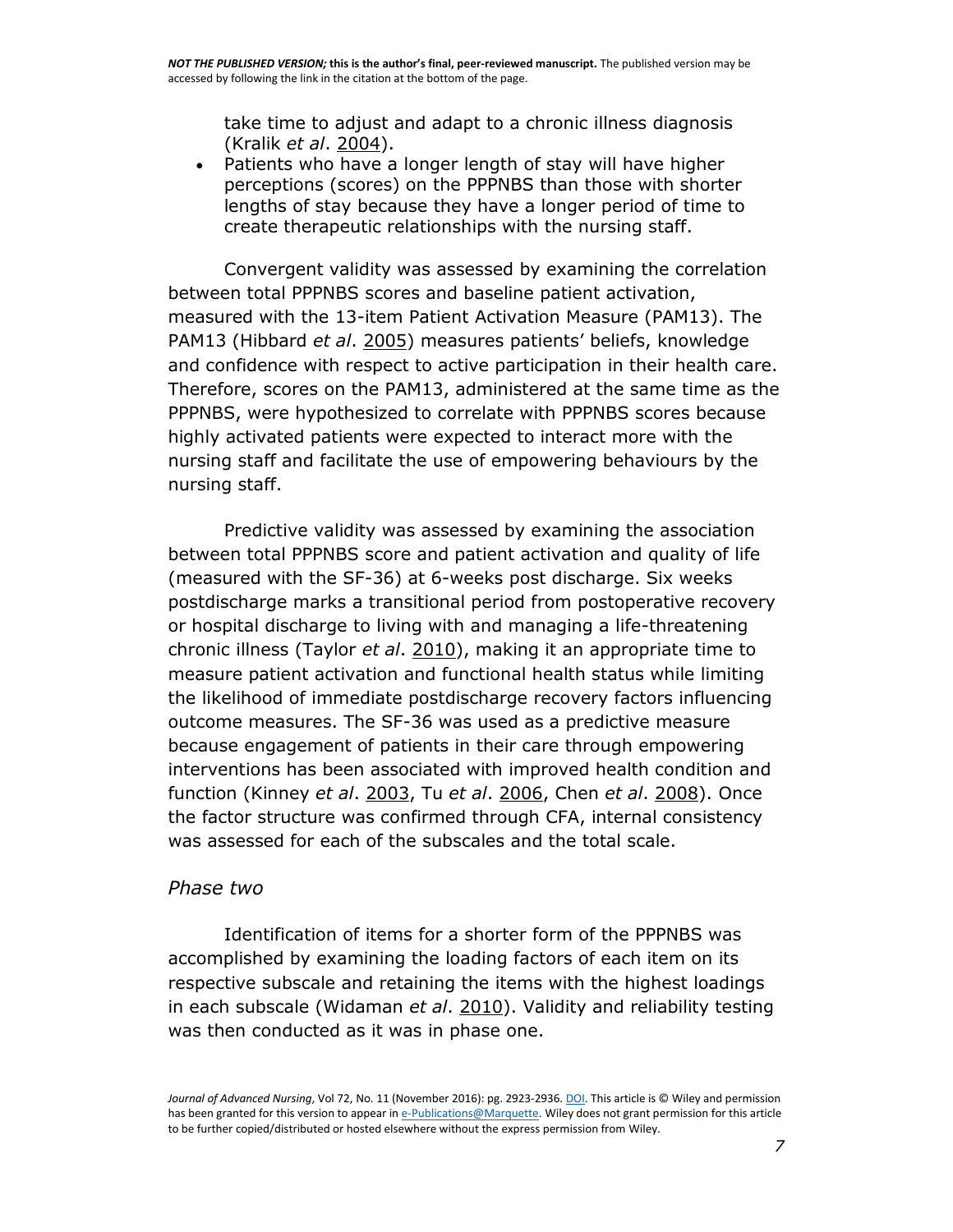# *Sample/participants*

The sample for the pilot study included 38 surgical oncology and cardiac patients. The sample for both psychometric phases included 395 adult medical and postsurgical cancer and cardiac patients (with diagnoses including cancer, coronary artery disease, valve disease, arrhythmia, heart failure, hypertension, diabetes, COPD, asthma, sickle cell and cystic fibrosis). The surgical sample was part of an earlier initial study of the relationships between PPPNBS and patient outcomes (Jerofke *et al*. [2014\)](http://onlinelibrary.wiley.com/doi/10.1111/jan.13060/full#jan13060-bib-0023). An additional sample of medical patients ( $n = 235$ ) was then enrolled to increase the size and diversity of the sample. The sample size used for analysis exceeded the recommended 300 patients and the Kaiser–Meyer–Olkin value of 0·96 exceeded the recommended value of 0·60 (Tabachnick & Fidell [2007\)](http://onlinelibrary.wiley.com/doi/10.1111/jan.13060/full#jan13060-bib-0045).

The following inclusion criteria were used: (1) 18 years of age or older; (2) able to speak and read English fluently, (3) length of stay at least 2 nights; (4) discharged to home; and (5) telephone availability for postdischarge data collection. Patients who were enrolled in palliative or hospice care (unless only referred for management of pain medications) or had documented cognitive or developmental delays in their medical record were excluded. Data were collected from 8 medical and surgical units at two hospitals in the Midwestern United States between April 2012–August 2014: (1) a 500-bed Magnet® designated academic-medical and trauma centre; and a (2) 317-bed Magnet®-designated urban hospital.

### *Instruments*

### *PPPNBS*

The PPPNBS includes the following subscales derived from Kanter's theory: (1) providing access to information; (2) providing access to support; (3) providing access to resources; (4) providing access to opportunities to learn and grow; (5) the development of informal power systems (collaborations inside and outside the healthcare system); and (6) the development of formal power systems (flexibility and autonomy in decision-making). Underlying ethical principles of the process of empowerment include autonomy and

*Journal of Advanced Nursing*, Vol 72, No. 11 (November 2016): pg. 2923-2936[. DOI.](https://dx.doi.org/10.1111/jan.13060) This article is © Wiley and permission has been granted for this version to appear i[n e-Publications@Marquette.](http://epublications.marquette.edu/) Wiley does not grant permission for this article to be further copied/distributed or hosted elsewhere without the express permission from Wiley.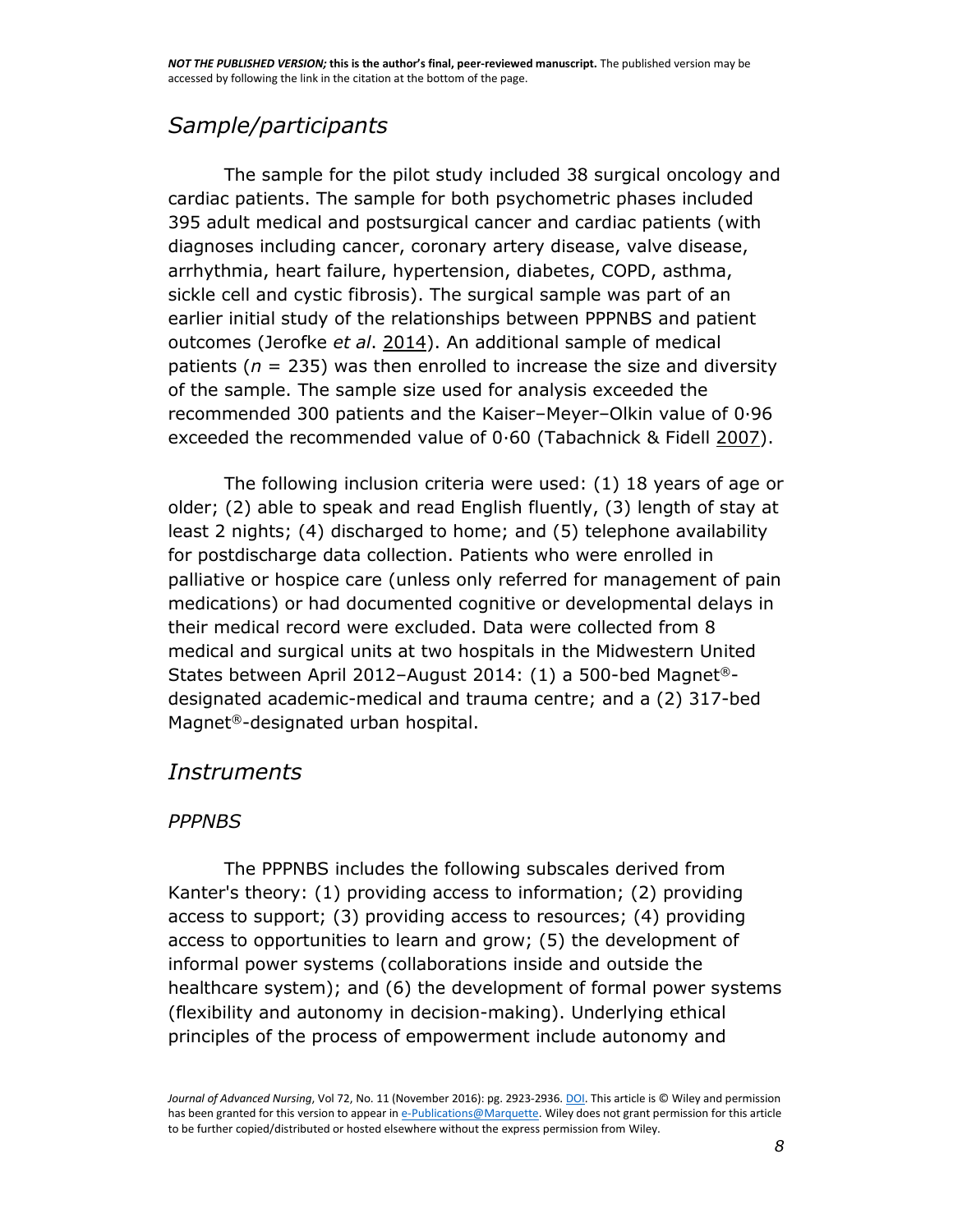respect for persons (Falk-Rafael [2001,](http://onlinelibrary.wiley.com/doi/10.1111/jan.13060/full#jan13060-bib-0012) Alegria *et al*. [2008\)](http://onlinelibrary.wiley.com/doi/10.1111/jan.13060/full#jan13060-bib-0001); therefore, a seventh subscale of 'initiation' was added to the PPPNBS to measure the extent that patients felt they were encouraged to be active participants in their health and treatment planning. Following pilot and psychometric testing during phase 1, the original instrument was reduced from a 46-item scale to a 42-item scale.

Items ask how often patients felt the nursing staff performed each empowering behaviour and are scored on an 11-point Likert scale with 0 meaning 'never' and 10 meaning 'always'. Using an 11-point Likert scale allows patients to indicate their varying degrees of perception of each item that is stated as a declarative statement (DeVellis [2012\)](http://onlinelibrary.wiley.com/doi/10.1111/jan.13060/full#jan13060-bib-0010). Items were summed to calculate total and subscale scores; greater scores indicated higher perceptions of exposure to patient-empowering nurse behaviours. The PPPNBS was written at a sixth-grade reading level and took patients between eight and fifteen minutes to complete.

#### *Demographic and treatment characteristics*

The following data were collected for the purposes of contrasted group comparisons: race, age, length of time since initially diagnosed with the chronic illness related to admission and length of stay. The following data were also collected for sample description purposes: gender, education level, marital status, whether they lived alone, whether they were hospitalized for the same reason previously, admitting diagnosis and comorbidities.

#### *13-item patient activation measure (PAM13)*

Patient activation was measured with the PAM13 (Hibbard *et al*. [2005\)](http://onlinelibrary.wiley.com/doi/10.1111/jan.13060/full#jan13060-bib-0018), a 13-item scale that measures patients' beliefs, knowledge and confidence with respect to active participation in their health care. Items are scored on a scale from 1-4 with 1 indicating 'strongly disagree' and 4 meaning 'strongly agree'. Patients are assigned a total raw score, which is then converted to an activation score of 0-100, with higher scores indicating a higher degree of patient activation. Higher activation scores are associated with engagement in selfmanaging behaviours such as healthy eating, treatment plan adherence, increased communication with providers and exercise,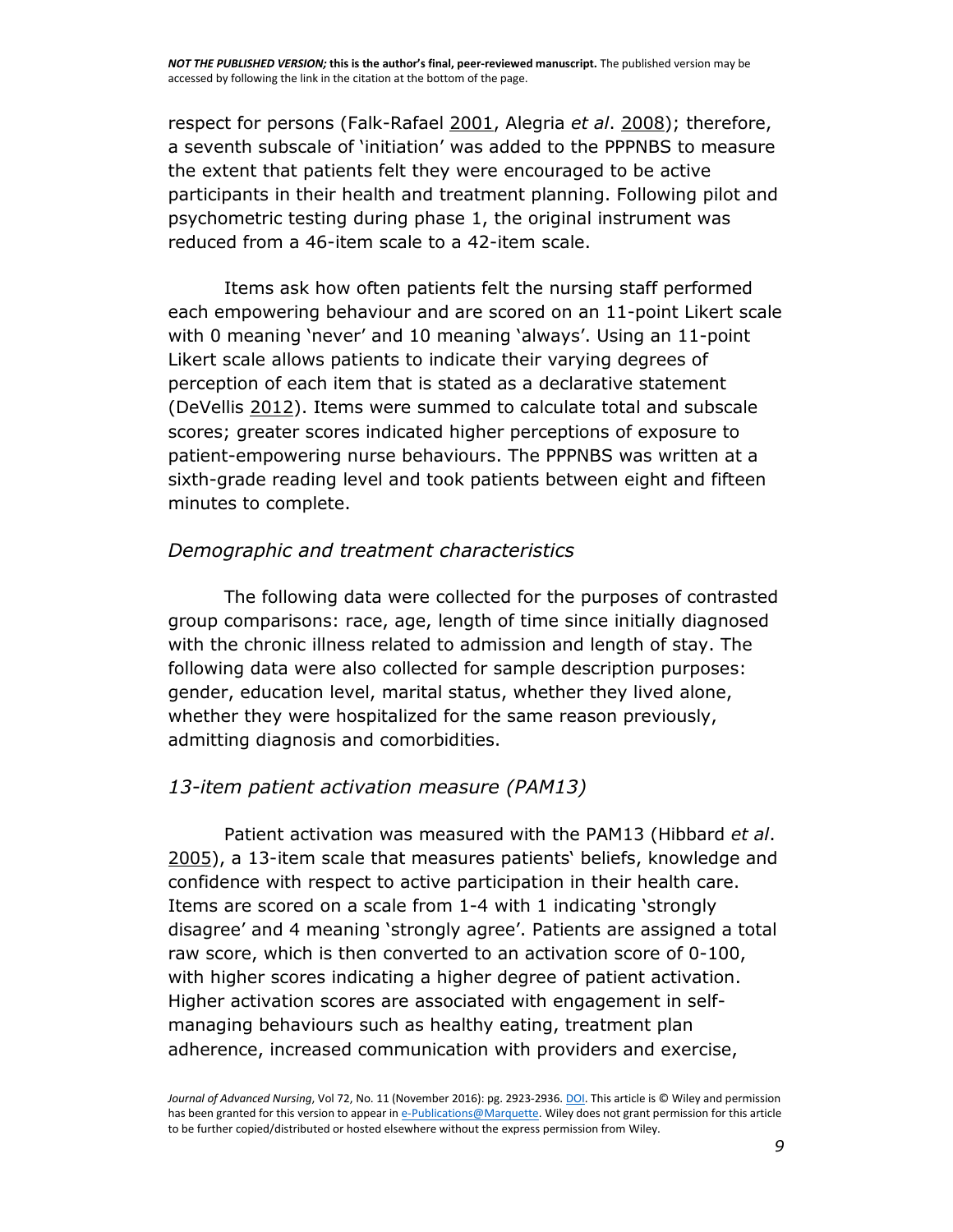leading to decreased healthcare use and an improved quality of life (Hibbard *et al*. [2015\)](http://onlinelibrary.wiley.com/doi/10.1111/jan.13060/full#jan13060-bib-0019). Cronbach's alpha reliability estimate for the PAM13 in a sample of 855 multi-morbid adults was 0·87 (Skolasky *et al*. [2011\)](http://onlinelibrary.wiley.com/doi/10.1111/jan.13060/full#jan13060-bib-0041). The instrument has been used in patients with various chronic illnesses including diabetes, heart disease, COPD, cancer and multiple sclerosis (Insignia Health [2015\)](http://onlinelibrary.wiley.com/doi/10.1111/jan.13060/full#jan13060-bib-0020).

### *SF-36*

The SF-36 was used to measure quality of life. The SF-36 is the most widely used measure of health-related quality of life (McHorney *et al*. [1994\)](http://onlinelibrary.wiley.com/doi/10.1111/jan.13060/full#jan13060-bib-0033). The SF-36 consists of three levels: 36 items, eight subscales and two summary measures (Ware & Sherbourne [1992\)](http://onlinelibrary.wiley.com/doi/10.1111/jan.13060/full#jan13060-bib-0050). The two summary measures, mental component summary [MCS] (including social functioning, general mental health, emotional role limitations and vitality subscales) and physical component summary [PCS] (including physical functioning, physical role limitations, bodily pain and general health subscales) (Ware & Sherbourne [1992\)](http://onlinelibrary.wiley.com/doi/10.1111/jan.13060/full#jan13060-bib-0050), were used in analyses.

### *Ethical considerations*

Approval to conduct the study was obtained from university and participating hospital Institutional Review Boards. The patients received verbal and written information about the study and informed consent was obtained. All data were treated confidentially and a deidentified data set was used for the psychometric analyses.

### *Data analysis*

Item and scale statistics were calculated using descriptive statistics. Patient level missing data ranged from 0·25-2%, therefore missing values were imputed using a switching regression iterative multivariable technique (Van Buuren *et al*. [1999\)](http://onlinelibrary.wiley.com/doi/10.1111/jan.13060/full#jan13060-bib-0049).

### *Pilot study*

The content validity index (CVI) for each item was calculated by determining the proportion of five experts that gave each item a rating

*Journal of Advanced Nursing*, Vol 72, No. 11 (November 2016): pg. 2923-2936[. DOI.](https://dx.doi.org/10.1111/jan.13060) This article is © Wiley and permission has been granted for this version to appear i[n e-Publications@Marquette.](http://epublications.marquette.edu/) Wiley does not grant permission for this article to be further copied/distributed or hosted elsewhere without the express permission from Wiley.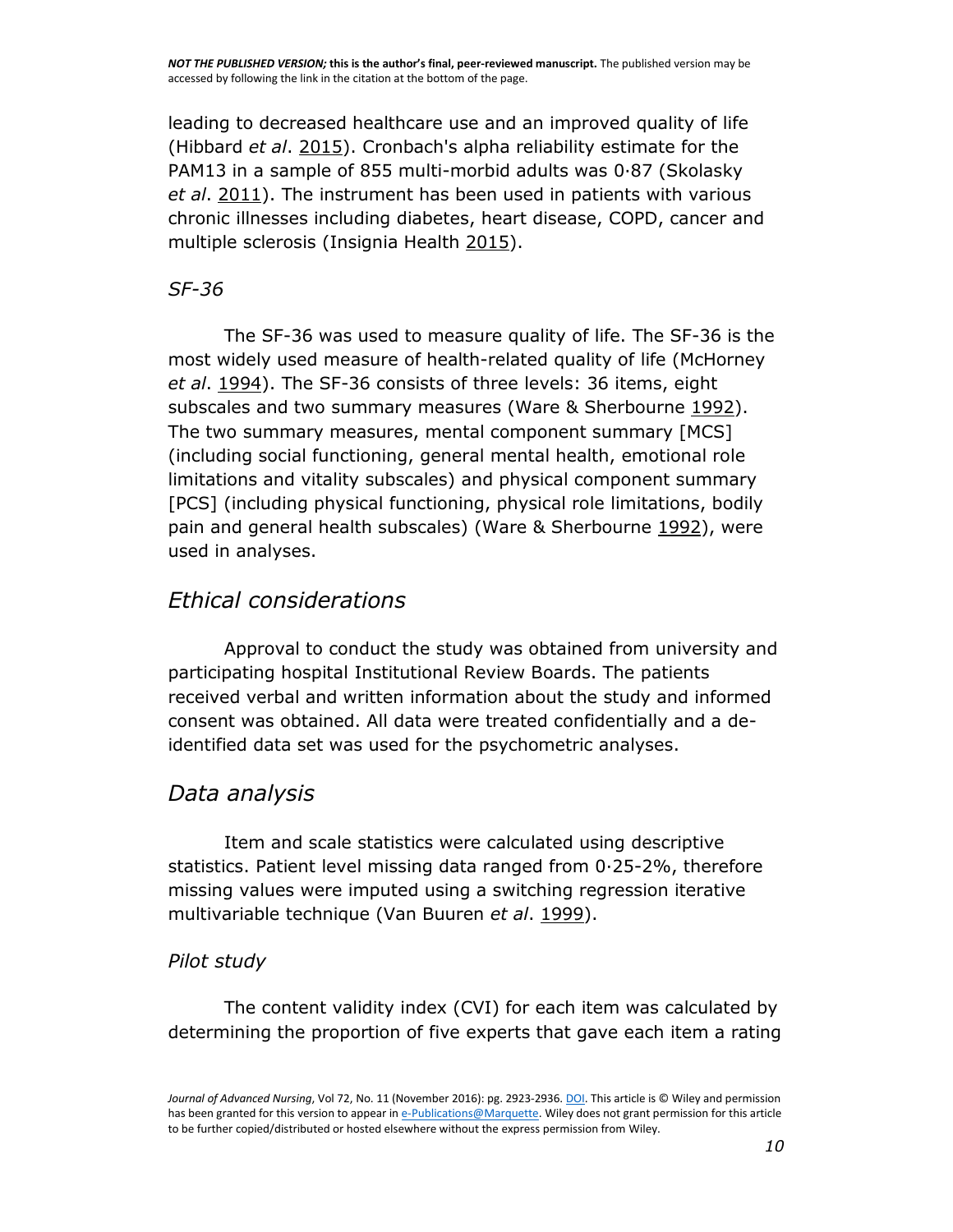of '3' or '4' (Lynn [1986\)](http://onlinelibrary.wiley.com/doi/10.1111/jan.13060/full#jan13060-bib-0031). Internal reliability was assessed by examining Cronbach's alpha reliability estimates for the subscales and total scale scores. The Pearson's r correlation coefficient between PPPNBS score at discharge and two weeks after discharge was used to assess testretest reliability.

#### *Phase one*

Construct validity was assessed by conducting a confirmatory bi-factor analysis with maximum likelihood estimation with robust standard errors. Bi-factor analysis allowed the researcher to retain the single common construct of empowerment while also recognizing the multidimensionality of the items and subscales (Reise *et al*. [2007\)](http://onlinelibrary.wiley.com/doi/10.1111/jan.13060/full#jan13060-bib-0038). Goodness of fit indices were assessed including Chi square test (not ideal test in models with large sample size and large correlations), CFI (closer to 1·0 implies good model fit), RMSEA (<0·08 indicates acceptable fit) and SRMR (<0·08 indicates reasonable fit) (Brown [2006\)](http://onlinelibrary.wiley.com/doi/10.1111/jan.13060/full#jan13060-bib-0006). Contrasted group comparisons were examined using four separate independent samples *t* tests, with groups split by the median value for continuous variables (age, time since initial diagnosis and length of stay) and race grouped as Caucasian/Non-Caucasian. Due to the large range in times since initially diagnosed with the primary/admitting chronic illness (1 day-55 years) the variable was recoded to a dichotomous variable indicating newly diagnosed in the past year. Convergent validity was assessed by examining Pearson's r correlation coefficients between total PPPNBS scores and pre-discharge PAM13 scores. Predictive validity was assessed through bivariate linear regression, by setting total PPPNBS score as the predictor variable and postdischarge PAM13, MCS and PCS as dependent variables. Internal consistency reliability of the instrument was assessed by examining Cronbach's alpha reliability estimates.

#### *Phase two*

The PPPNBS was reduced to a shorter form during phase two by selecting items with the highest loadings on the common factor underlying the items, to obtain items most closely aligned with the factor (Widaman *et al*. [2010\)](http://onlinelibrary.wiley.com/doi/10.1111/jan.13060/full#jan13060-bib-0051). This was accomplished by first implementing a 25% item factor reduction and then proceeding with an additional 25% item factor reduction using Mplus Version 7·13.

*Journal of Advanced Nursing*, Vol 72, No. 11 (November 2016): pg. 2923-2936[. DOI.](https://dx.doi.org/10.1111/jan.13060) This article is © Wiley and permission has been granted for this version to appear i[n e-Publications@Marquette.](http://epublications.marquette.edu/) Wiley does not grant permission for this article to be further copied/distributed or hosted elsewhere without the express permission from Wiley.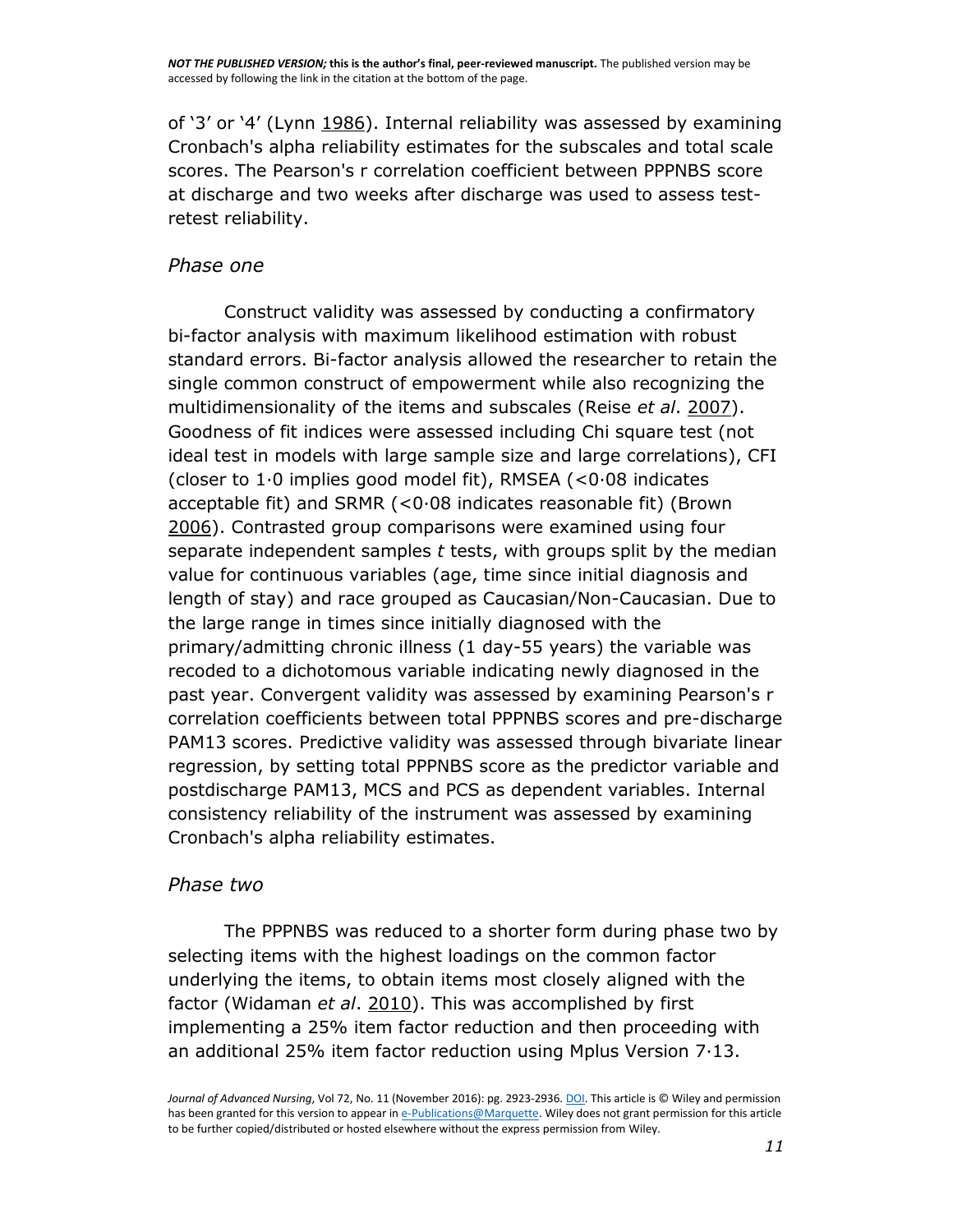Following item reduction, psychometric analysis methods from phase one were applied to the shortened form of the instrument.

# **Results**

### *Pilot Study*

The CVI was 1·0 for 20 of the 46 items. The other 26 items were examined further and panel feedback was incorporated. One item regarding hospital orientation was eliminated from the instrument and five items were reworded. The remaining 20 items were not altered because the patient experts both thought they were relevant and they were taken with permission directly from Laschinger *et al*.'s [\(2010\)](http://onlinelibrary.wiley.com/doi/10.1111/jan.13060/full#jan13060-bib-0029) framework of patient-empowering nurse behaviours.

Cronbach's alpha reliability estimates for PPPNBS subscales and the total scale exceeded the 0·70 criterion considered acceptable for new instruments (DeVellis [2012\)](http://onlinelibrary.wiley.com/doi/10.1111/jan.13060/full#jan13060-bib-0010). PPPNBS scores were significantly correlated between discharge and two weeks postdischarge (*r* = 0·76, *P* < 0·001 for the total scale; *r* = 0·63-0·82, *P* < 0·001 for the subscales), supporting test-retest reliability. Based on these preliminary findings, further testing with a larger sample was warranted.

### *Phase 1: PPPNBS long form*

Of the 422 eligible patients enrolled, 395 patients completed pre-discharge measures and 317 patients completed the six-week postdischarge phone interview. PPPNBS scores were not significantly different between those that did (mean  $= 352 \cdot 1$ ) and did not (mean =  $345.8$ ) complete the study in its entirety ( $t = 0.69$ ,  $P = 0.49$ ). Patients were on average 57.6 years old, 66.1% were Caucasian and 62·5% had at least some degree of postsecondary education. The majority of patients (*n* = 349) had at least one comorbid condition, 45·3% had a prior hospitalization for the same reason and 42·8% had been diagnosed with a chronic illness less than a year prior to the hospitalization (Table  $\underline{1}$ ).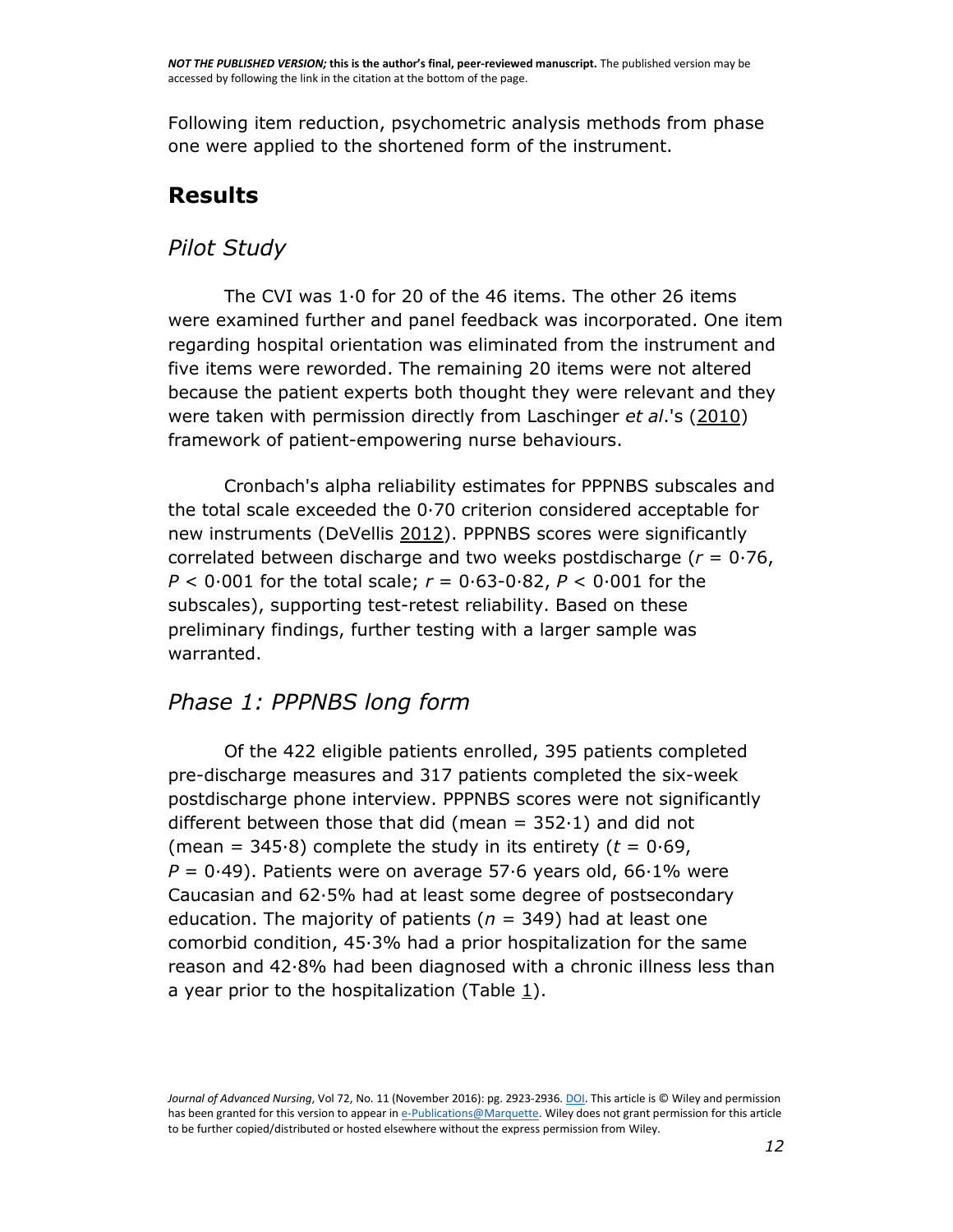#### **Table 1.** Sample characteristics

| Sociodemographic characteristics        | Total sample $n = 395$ |               |  |  |  |
|-----------------------------------------|------------------------|---------------|--|--|--|
|                                         | Mean                   | SD.           |  |  |  |
| Age                                     | 57.6                   | 14.6          |  |  |  |
| Length of Stay                          | 5.7                    | 4.0           |  |  |  |
| Number of comorbidities                 | 2.9                    | 2.3           |  |  |  |
|                                         | N                      | $\frac{0}{0}$ |  |  |  |
| Gender                                  |                        |               |  |  |  |
| Female                                  | 201                    | 50.9          |  |  |  |
| Male                                    | 194                    | 49.1          |  |  |  |
| Race                                    |                        |               |  |  |  |
| Caucasian                               | 261                    | 66.1          |  |  |  |
| African American                        | 107                    | 27.1          |  |  |  |
| Asian                                   | 3                      | 0.8           |  |  |  |
| Hispanic                                | 5                      | 1.3           |  |  |  |
| Other                                   | 19                     | 4.8           |  |  |  |
| Education                               |                        |               |  |  |  |
| Less than high school                   | 47                     | 11.9          |  |  |  |
| High School                             | 105                    | 26.6          |  |  |  |
| Some college/technical degree           | 124                    | 31.4          |  |  |  |
| <b>Bachelor Degree</b>                  | 77                     | 19.5          |  |  |  |
| Graduate Degree                         | 42                     | $10-6$        |  |  |  |
| Marital status                          |                        |               |  |  |  |
| Married                                 | 203                    | 51.4          |  |  |  |
| Single                                  | 102                    | 25.8          |  |  |  |
| Other                                   | 90                     | 22.8          |  |  |  |
| Lives alone                             |                        |               |  |  |  |
| No                                      | 320                    | 81.0          |  |  |  |
| Yes                                     | 75                     | 19.0          |  |  |  |
| Patient type                            |                        |               |  |  |  |
| Surgical                                | 160                    | 40.5          |  |  |  |
| Medical                                 | 235                    | 59.5          |  |  |  |
| New chronic illness diagnosis (<1 year) |                        |               |  |  |  |
| Yes                                     | 166                    | 42.8          |  |  |  |
| No                                      | 222                    | 57.2          |  |  |  |
| Prior Hospitalization for same reason   |                        |               |  |  |  |
| No                                      | 216                    | 54.7          |  |  |  |
| Yes                                     | 179                    | 45.3          |  |  |  |
| Chronic Illness related to Admission    |                        |               |  |  |  |
| Cancer                                  | 172                    | 43.5          |  |  |  |
| Cardiac (CAD, valve, CHF, arrhythmia)   | 118                    | 29.9          |  |  |  |
| Hypertension                            | 32                     | 8·1           |  |  |  |
| Pulmonary (COPD/asthma)                 | 23                     | 5.8           |  |  |  |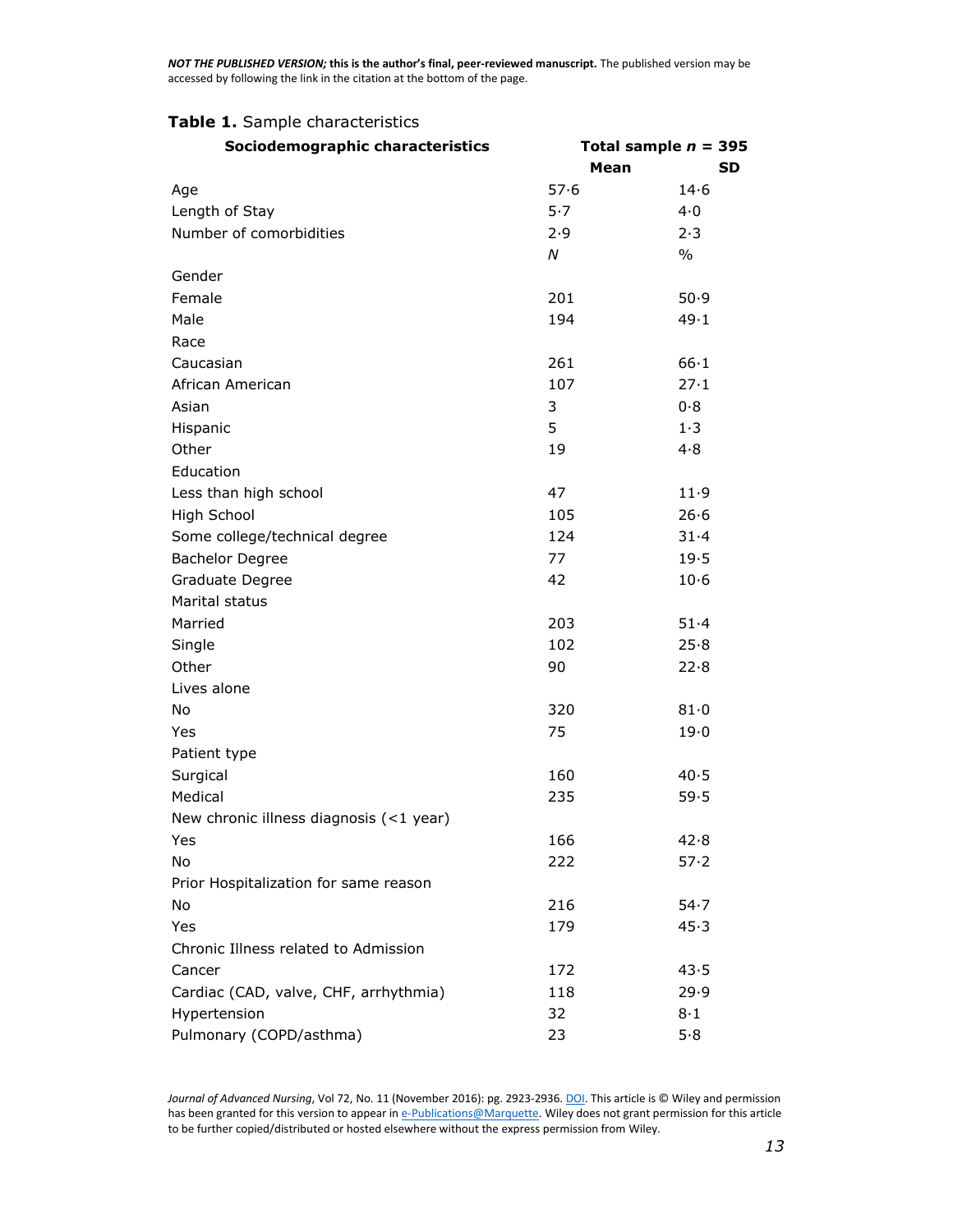| Sociodemographic characteristics | Total sample $n = 395$ |           |  |  |  |
|----------------------------------|------------------------|-----------|--|--|--|
|                                  | Mean                   | <b>SD</b> |  |  |  |
| <b>Diabetes</b>                  | 37                     | 9.4       |  |  |  |
| Sickle Cell                      | 11                     | 2.8       |  |  |  |
| Cystic Fibrosis                  |                        | 0.5       |  |  |  |

#### *Item and subscale analyses*

Item-item correlations were examined to evaluate redundancy between items and ranged between  $r = 0.12$  and 0.86. Correlations larger than  $0.8$  were examined further ( $n = 4$ ) and the items were retained, as they were felt to represent distinct content domains consistent with the *a priori* theoretical structure. In addition, corrected item-subscale total correlations were examined. Most correlations were between  $r = 0.60 - 0.80$ . Item means were negatively skewed (between 6·5 and 9·2), indicating higher perceptions of receiving empowering nurse behaviours. Item descriptions and means by subscale are listed in Table [2.](http://onlinelibrary.wiley.com/doi/10.1111/jan.13060/full#jan13060-tbl-0002)

| Subscale & Item Item Mean sd<br><b>Descriptions</b>                     |   |     | <b>Corrected</b><br>Item-<br><b>Subscale</b><br><b>Correlation</b><br>42 item | <b>Corrected</b><br>Item-Total<br><b>Scale</b><br><b>Correlation</b><br>42 item | <b>Corrected</b><br>Item-<br><b>Subscale</b><br><b>Correlation</b><br>22 item | <b>Corrected</b><br>Item-Total<br><b>Correlation 22</b><br>item |
|-------------------------------------------------------------------------|---|-----|-------------------------------------------------------------------------------|---------------------------------------------------------------------------------|-------------------------------------------------------------------------------|-----------------------------------------------------------------|
| Initiation                                                              |   |     |                                                                               |                                                                                 |                                                                               |                                                                 |
| Recognition of the 1<br>right to make<br>health decisions               |   | 8·3 | 2.30.81                                                                       | 0.71                                                                            |                                                                               |                                                                 |
| Recognition of<br>capability of<br>decision-making                      | 2 | 8.3 | 2.30.85                                                                       | 0.73                                                                            | 0.74                                                                          | 0.72                                                            |
| Increase<br>awareness of<br>health                                      | 3 | 8.3 | $2.2$ 0.81                                                                    | 0.72                                                                            |                                                                               |                                                                 |
| Increase<br>awareness of<br>treatment plan                              | 4 | 8.4 | $2.1$ 0.81                                                                    | 0.77                                                                            | 0.81                                                                          | 0.76                                                            |
| Realization of<br>ability to<br>participate in<br>treatment<br>planning | 5 | 8.2 | 2.30.82                                                                       | 0.76                                                                            | 0.84                                                                          | 0.76                                                            |
| Access to information                                                   |   |     |                                                                               |                                                                                 |                                                                               |                                                                 |
| Provide useful<br>information                                           | 6 | 8.8 | 1.80.72                                                                       | 0.81                                                                            | 0.79                                                                          | 0.80                                                            |

**Table 2.** Item & subscale means, standard deviations, and corrected itemsubscale and item-total correlations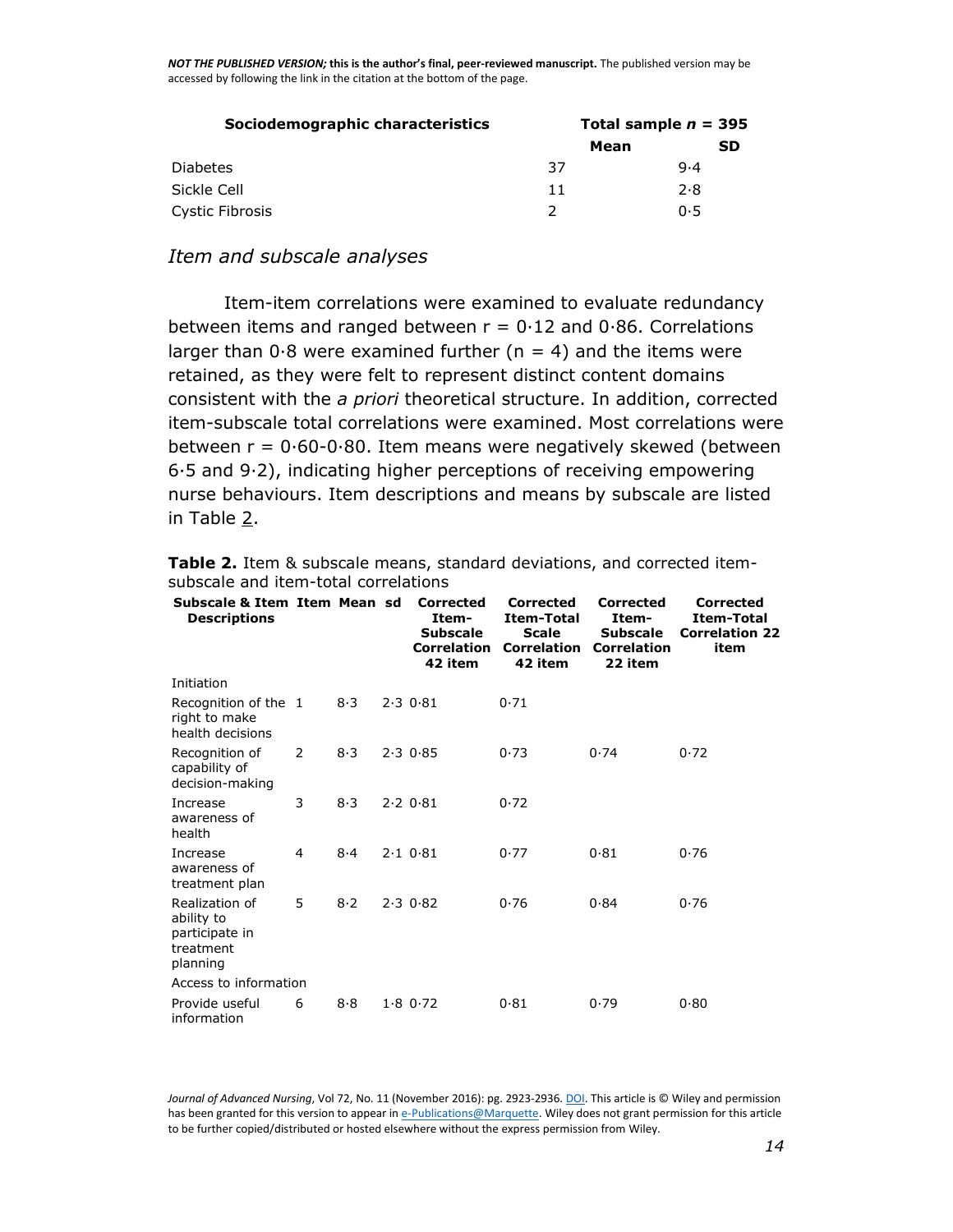| Subscale & Item Item Mean sd<br><b>Descriptions</b>                       |     |     | <b>Corrected</b><br>Item-<br>Subscale<br><b>Correlation</b><br>42 item | <b>Corrected</b><br>Item-Total<br><b>Scale</b><br><b>Correlation</b><br>42 item | <b>Corrected</b><br>Item-<br>Subscale<br><b>Correlation</b><br>22 item | <b>Corrected</b><br>Item-Total<br><b>Correlation 22</b><br>item |
|---------------------------------------------------------------------------|-----|-----|------------------------------------------------------------------------|---------------------------------------------------------------------------------|------------------------------------------------------------------------|-----------------------------------------------------------------|
| Provide clear<br>answers to<br>questions                                  | 7   | 8.8 | 1.70.71                                                                | 0.78                                                                            | 0.80                                                                   | 0.79                                                            |
| Provide care only<br>after explaining<br>what he/she is<br>doing          | 8   | 8·5 | 2.20.56                                                                | 0.58                                                                            |                                                                        |                                                                 |
| Explain treatments 9<br>including<br>medications before<br>administration |     | 9.1 | 3.90.29                                                                | 0.26                                                                            |                                                                        |                                                                 |
| Familiarize with<br>normal unit<br>routine                                | 11  | 7.8 | 2.60.61                                                                | 0.73                                                                            |                                                                        |                                                                 |
| Provide<br>information for<br>postdischarge care                          | 12  | 8.5 | 2.20.67                                                                | 0.77                                                                            | 0.70                                                                   | 0.75                                                            |
| Access to support                                                         |     |     |                                                                        |                                                                                 |                                                                        |                                                                 |
| Ask about<br>thoughts/feelings<br>pertaining to<br>health                 | 13  | 7.7 | 2.70.62                                                                | 0.74                                                                            |                                                                        |                                                                 |
| Listen to concerns                                                        | -14 | 9.0 | 1.60.78                                                                | 0.75                                                                            | 0.74                                                                   | 0.75                                                            |
| Ask about<br>unanswered<br>questions                                      | 16  | 8.8 | $2.1$ 0.77                                                             | 0.71                                                                            |                                                                        |                                                                 |
| Respect right to<br>be decision-maker                                     | 17  | 8.8 | 2.00.79                                                                | 0.78                                                                            | 0.78                                                                   | 0.79                                                            |
| Offer<br>encouragement for<br>achieving goals                             | 18  | 8·7 | $2.1$ $0.81$                                                           | 0.79                                                                            | 0.82                                                                   | 0.81                                                            |
| Address<br>complaints                                                     | 20  | 8·7 | $2.1$ 0.68                                                             | 0.66                                                                            |                                                                        |                                                                 |
| Answer call lights<br>in timely fashion                                   | 21  | 8·7 | 2.00063                                                                | 0.60                                                                            |                                                                        |                                                                 |
| Create supportive 22<br>environment to<br>make partners                   |     | 8·7 | 2.00083                                                                | 0.81                                                                            | 0.82                                                                   | 0.81                                                            |
| Feel as though<br>nurses and I are<br>partners                            | 45  | 8.8 | $2.1$ 0.78                                                             | 0.78                                                                            | 0.78                                                                   | 0.79                                                            |
| Access to resources                                                       |     |     |                                                                        |                                                                                 |                                                                        |                                                                 |
| Suggest ways to<br>find out more<br>about health                          | 10  | 7.3 | 2.90.72                                                                | 0.68                                                                            |                                                                        |                                                                 |
| Help identify<br>people who could<br>offer support at<br>home             | 15  | 7.4 | 2.90.75                                                                | 0.69                                                                            | 0.66                                                                   | 0.68                                                            |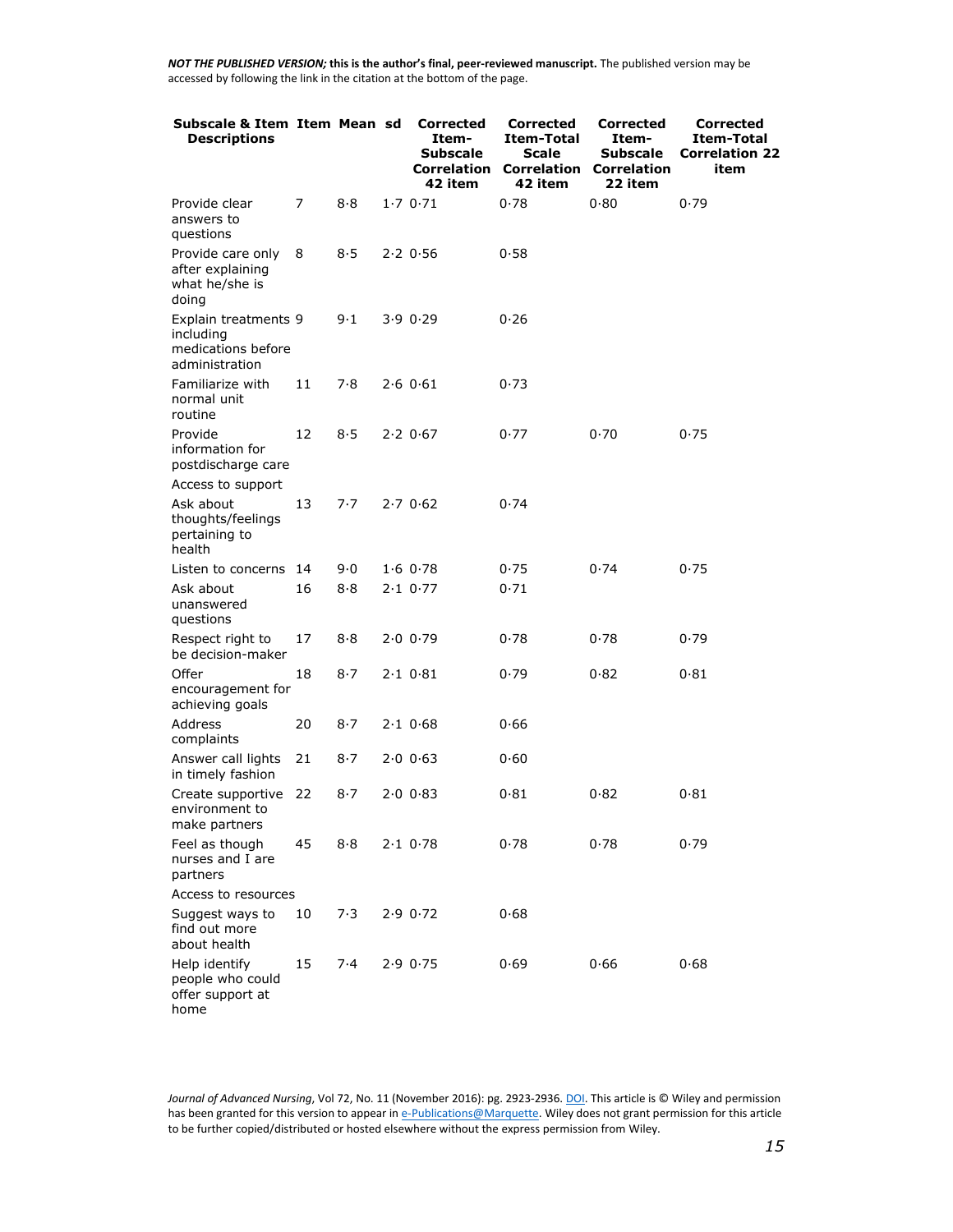| Subscale & Item Item Mean sd<br><b>Descriptions</b>    |    |     | <b>Corrected</b><br>Item-<br>Subscale<br><b>Correlation</b><br>42 item | <b>Corrected</b><br>Item-Total<br>Scale<br><b>Correlation</b><br>42 item | <b>Corrected</b><br>Item-<br>Subscale<br><b>Correlation</b><br>22 item | Corrected<br>Item-Total<br><b>Correlation 22</b><br>item |
|--------------------------------------------------------|----|-----|------------------------------------------------------------------------|--------------------------------------------------------------------------|------------------------------------------------------------------------|----------------------------------------------------------|
| Help identify<br>resources in<br>community             | 23 | 6.5 | 3.50.71                                                                | 0.65                                                                     |                                                                        |                                                          |
| Familiarize with<br>healthcare team                    | 24 | 8·3 | 2.40.61                                                                | 0.66                                                                     |                                                                        |                                                          |
| Give enough time<br>to complete tasks                  | 25 | 9.1 | 1.70.53                                                                | 0.68                                                                     |                                                                        |                                                          |
| Help focus on<br>strengths                             | 27 | 8·1 | $2.6$ 0.75                                                             | 0.77                                                                     | 0.82                                                                   | 0.79                                                     |
| Give enough time<br>to make decisions                  | 28 | 8·5 | 2.30.69                                                                | 0.77                                                                     | 0.70                                                                   | 0.78                                                     |
| Access to opportunities to learn & grow                |    |     |                                                                        |                                                                          |                                                                        |                                                          |
| Help realize they<br>have skills to<br>manage care     | 26 | 8.4 | 2.30.74                                                                | 0.77                                                                     |                                                                        |                                                          |
| Help learn in<br>jargon-free<br>language               | 29 | 8·5 | 2.50.59                                                                | 0.65                                                                     |                                                                        |                                                          |
| Provide time to<br>practice new skills                 | 30 | 7.9 | 2.90.79                                                                | 0.76                                                                     | 0.81                                                                   | 0.75                                                     |
| Help build on<br>knowledge                             | 31 | 8·0 | 2.70.83                                                                | 0.79                                                                     | 0.81                                                                   | 0.78                                                     |
| Informal power                                         |    |     |                                                                        |                                                                          |                                                                        |                                                          |
| Include<br>family/friends in<br>discussions            | 19 | 8.5 | 2.50.69                                                                | 0.68                                                                     |                                                                        |                                                          |
| Answer questions<br>from<br>family/friends             | 32 | 8·5 | 2.40.74                                                                | 0.72                                                                     | 0.68                                                                   | 0.71                                                     |
| Help create<br>relationships with<br>healthcare team   | 34 | 7.4 | 3.10.62                                                                | 0.68                                                                     |                                                                        |                                                          |
| Encourage<br>inclusion of<br>family/friends in<br>care | 35 | 7·6 | 3.10.83                                                                | 0.76                                                                     | 0.80                                                                   | 0.74                                                     |
| View patient as<br>important member<br>of team         | 36 | 8·4 | 2.50.74                                                                | 0.77                                                                     | 0.70                                                                   | 0.78                                                     |
| Work well with<br>family/friends                       | 38 | 8·3 | 2.70.77                                                                | 0.69                                                                     |                                                                        |                                                          |
| Formal power                                           |    |     |                                                                        |                                                                          |                                                                        |                                                          |
| Flexible with<br>schedule                              | 39 | 8·6 | 2.30.73                                                                | 0.75                                                                     | 0.67                                                                   | 0.75                                                     |
| Recognize more<br>than one way to<br>do something      | 40 | 8·0 | 2.70.70                                                                | 0.74                                                                     |                                                                        |                                                          |
| Let patients decide 41<br>on timing of day             |    | 8.9 | 1.90.60                                                                | 0.51                                                                     |                                                                        |                                                          |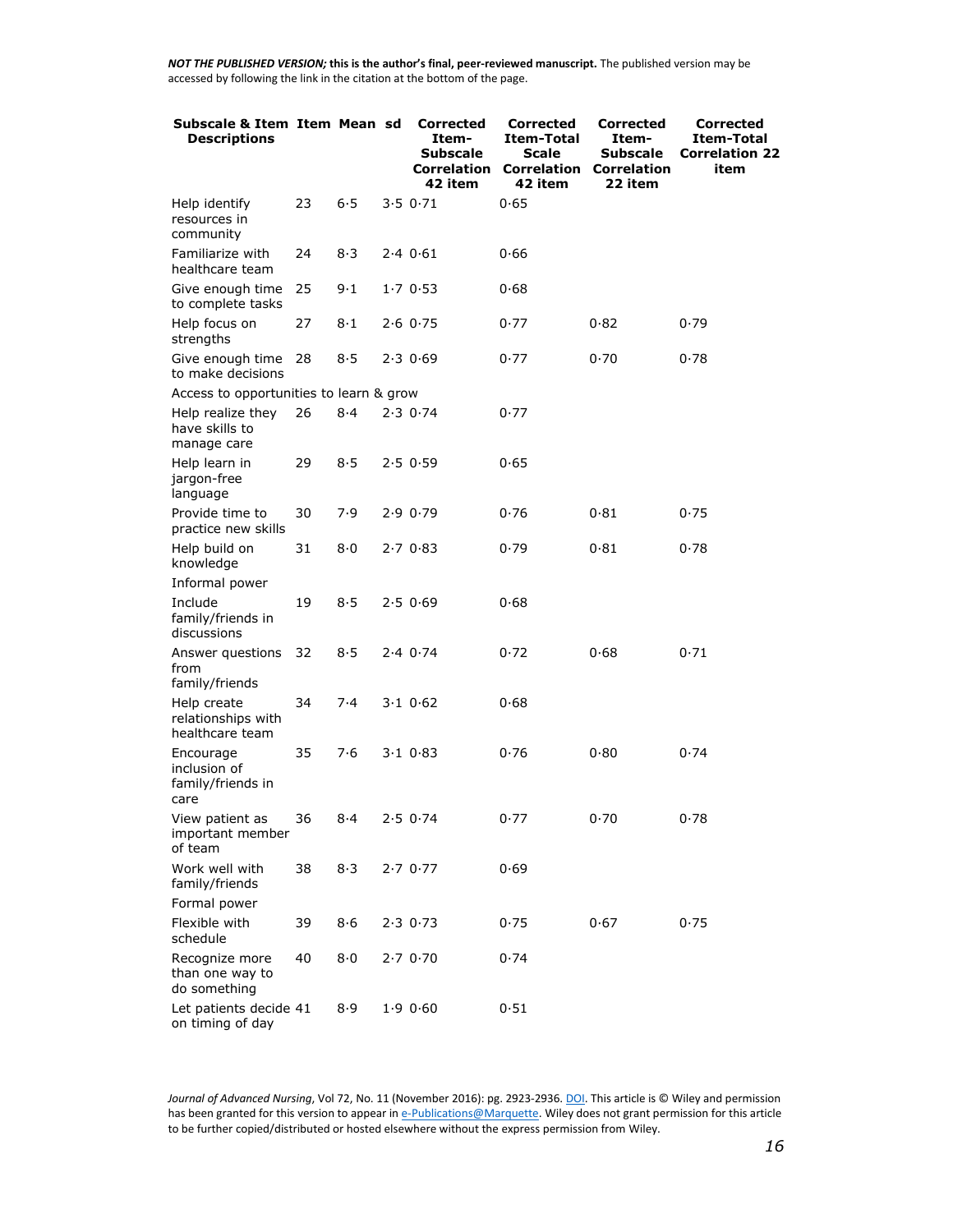| Subscale & Item Item Mean sd Corrected<br><b>Descriptions</b> |    |     | Item-<br><b>Subscale</b><br>Correlation<br>42 item | Corrected<br>Item-Total<br><b>Scale</b><br><b>Correlation Correlation</b><br>42 item | Corrected<br>Item-<br><b>Subscale</b><br>22 item | Corrected<br>Item-Total<br><b>Correlation 22</b><br>item |
|---------------------------------------------------------------|----|-----|----------------------------------------------------|--------------------------------------------------------------------------------------|--------------------------------------------------|----------------------------------------------------------|
| Respectful of<br>needs                                        | 43 | 9.2 | 1.60.64                                            | 0.64                                                                                 | 0.66                                             | 0.64                                                     |
| Encourage<br>decision-making                                  | 44 | 8·6 | $2.1$ 0.75                                         | 0.79                                                                                 | 0.68                                             | 0.79                                                     |

Corrected item-subscale correlations and corrected item-total scale correlations ranged between 0·29-0·85 and 0·26-0·81 respectively. Correlations between subscales and subscales with total scale scores ranged between 0·69-0·85-0·85-0·94 respectively (all *P* < 0·001). Three items (from different subscales) were eliminated due to consistent scoring at the positive or negative poles, creating dichotomous measurement not consistent with the rest of the instrument. This resulted in a 42-item instrument that was used in analyses for phase one.

#### *Construct validity*

Bi-factor confirmatory factor analysis using Mplus Version 7·13 was conducted to test the scale model fit. Model fit statistics were as follows:  $\chi^2$  (764) = 1913·49,  $\chi^2$ /d.f. ratio = 2·50, CFI 0·84, RMSEA 0·062 with a 90% confidence interval of 0·058-0·065 and SRMR 0·107. All of the items had statistically significant parameters on the designated factor with the exception of one item (which was scored considerably higher than the other items in the subscale), indicating that the items were assigned to the correct subscales. Items also had statistically significant parameters on the global factor of empowerment. Item factor loadings on their perspective subscales and on the global factor of empowerment (total scale) are listed in Table [3.](http://onlinelibrary.wiley.com/doi/10.1111/jan.13060/full#jan13060-tbl-0003)

|                | Table 3. PPPNBS factor loadings on subscales and total scale       |                                                                      |                                                                     |                                                                       |  |  |  |  |  |  |
|----------------|--------------------------------------------------------------------|----------------------------------------------------------------------|---------------------------------------------------------------------|-----------------------------------------------------------------------|--|--|--|--|--|--|
| Item           | <b>PPPNBS Long</b><br>Form $-42$ items<br><b>Subscale Loadings</b> | <b>PPPNBS Long Form</b><br>- 42 items Total<br><b>Scale Loadings</b> | <b>PPPNBS Short</b><br>Form $-22$ items<br><b>Subscale Loadings</b> | <b>PPPNBS Short Form</b><br>- 22 items Total<br><b>Scale Loadings</b> |  |  |  |  |  |  |
|                | 1. * $P \le 0.05$ ; ** $P \le 0.01$ ; *** $P \le 0.001$ .          |                                                                      |                                                                     |                                                                       |  |  |  |  |  |  |
| Initiation     |                                                                    |                                                                      |                                                                     |                                                                       |  |  |  |  |  |  |
|                | $0.51***$                                                          | $0.51***$                                                            |                                                                     |                                                                       |  |  |  |  |  |  |
| 2              | $0.59***$                                                          | $0.56***$                                                            | $0.50***$                                                           | $0.50***$                                                             |  |  |  |  |  |  |
| 3              | $0.61***$                                                          | $0.53***$                                                            |                                                                     |                                                                       |  |  |  |  |  |  |
| $\overline{4}$ | $0.74***$                                                          | $0.46***$                                                            | $0.76***$                                                           | $0.48***$                                                             |  |  |  |  |  |  |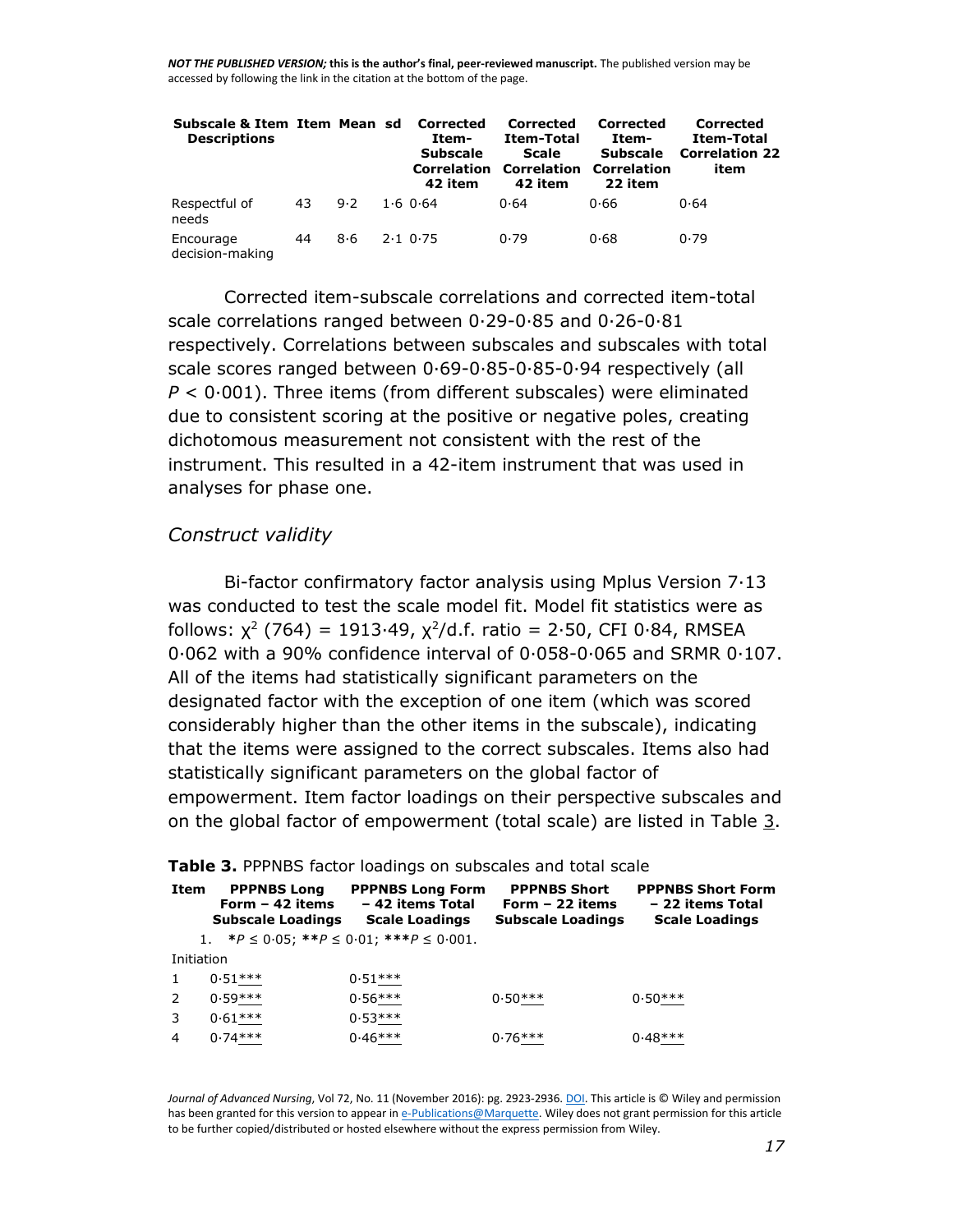| Item           | <b>PPPNBS Long</b><br>Form $-42$ items<br><b>Subscale Loadings</b> | <b>PPPNBS Long Form</b><br>- 42 items Total<br><b>Scale Loadings</b> | <b>PPPNBS Short</b><br>Form - 22 items<br><b>Subscale Loadings</b> | <b>PPPNBS Short Form</b><br>- 22 items Total<br><b>Scale Loadings</b> |
|----------------|--------------------------------------------------------------------|----------------------------------------------------------------------|--------------------------------------------------------------------|-----------------------------------------------------------------------|
| 5              | $0.68***$                                                          | $0.52***$                                                            | $0.75***$                                                          | $0.48***$                                                             |
|                | Access to information                                              |                                                                      |                                                                    |                                                                       |
| 6              | $0.65***$                                                          | $0.48***$                                                            | $0.61***$                                                          | $0.62***$                                                             |
| $\overline{7}$ | $0.78***$                                                          | $0.37***$                                                            | $0.61***$                                                          | $0.61***$                                                             |
| 8              | $0.51***$                                                          | $0.28**$                                                             |                                                                    |                                                                       |
| 9              | $0.59***$                                                          | $0.37***$                                                            |                                                                    |                                                                       |
| 11             | $0.37***$                                                          | $0.62***$                                                            |                                                                    |                                                                       |
| 12             | $0.47***$                                                          | $0.62***$                                                            | $0.29*$                                                            | $0.74***$                                                             |
|                | Access to support                                                  |                                                                      |                                                                    |                                                                       |
| 13             | $0.37***$                                                          | $0.70***$                                                            |                                                                    |                                                                       |
| 14             | $0.69***$                                                          | $0.37***$                                                            | $0.62***$                                                          | $0.49***$                                                             |
| 16             | $0.63***$                                                          | $0.38***$                                                            |                                                                    |                                                                       |
| 17             | $0.62***$                                                          | $0.47***$                                                            | $0.51***$                                                          | $0.61***$                                                             |
| 18             | $0.61***$                                                          | $0.53***$                                                            | $0.50***$                                                          | $0.65***$                                                             |
| 20             | $0.60***$                                                          | $0.32***$                                                            |                                                                    |                                                                       |
| 21             | $0.57***$                                                          | $0.25*$                                                              |                                                                    |                                                                       |
| 22             | $0.65***$                                                          | $0.50***$                                                            | $0.62***$                                                          | $0.56***$                                                             |
| 45             | $0.69***$                                                          | $0.41***$                                                            | $0.74***$                                                          | $0.44***$                                                             |
|                | Access to resources                                                |                                                                      |                                                                    |                                                                       |
| 10             | $0.35***$                                                          | $0.65***$                                                            |                                                                    |                                                                       |
| 15             | $0.27***$                                                          | $0.69***$                                                            | $0.35***$                                                          | $0.64***$                                                             |
| 23             | $0.15*$                                                            | $0.73***$                                                            |                                                                    |                                                                       |
| 24             | $0.44***$                                                          | $0.45***$                                                            |                                                                    |                                                                       |
| 25             | $0.75***$                                                          | $0.21*$                                                              |                                                                    |                                                                       |
| 27             | $0.37***$                                                          | $0.73***$                                                            | $0.51***$                                                          | $0.71***$                                                             |
| 28             | $0.49***$                                                          | $0.61***$                                                            | $0.49**$                                                           | $0.67***$                                                             |
|                | Access to opportunities to Learn & Grow                            |                                                                      |                                                                    |                                                                       |
| 26             | $0.46***$                                                          | $0.65***$                                                            |                                                                    |                                                                       |
| 29             | $0.37**$                                                           | $0.53***$                                                            |                                                                    |                                                                       |
| 30             | $0.43***$                                                          | $0.72***$                                                            | $0.36***$                                                          | $0.79***$                                                             |
| 31             | $0.44***$                                                          | $0.74***$                                                            | $0.37***$                                                          | $0.83***$                                                             |
|                | Informal power                                                     |                                                                      |                                                                    |                                                                       |
| 19             | $0.46***$                                                          | $0.45***$                                                            |                                                                    |                                                                       |
| 32             | $0.54***$                                                          | $0.54***$                                                            | $0.41***$                                                          | $0.62***$                                                             |
| 34             | $0.33***$                                                          | $0.62***$                                                            |                                                                    |                                                                       |
| 35             | $0.51***$                                                          | $0.68***$                                                            | $0.54***$                                                          | $0.60***$                                                             |
| 36             | $0.57***$                                                          | $0.52***$                                                            | $0.81***$                                                          | $0.42***$                                                             |
| 38             | $0.69***$                                                          | $0.40***$                                                            |                                                                    |                                                                       |
|                | Formal power                                                       |                                                                      |                                                                    |                                                                       |
| 39             | $0.50***$                                                          | $0.46***$                                                            | $0.47***$                                                          | $0.55***$                                                             |
| 40             | $0.41***$                                                          | $0.63***$                                                            |                                                                    |                                                                       |
| 41             | $0.52***$                                                          | $0.22*$                                                              |                                                                    |                                                                       |
| 43             | $0.75***$                                                          | 0.17                                                                 | $0.68***$                                                          | $0.30***$                                                             |
| 44             | $0.61***$                                                          | $0.53***$                                                            | $0.62***$                                                          | $0.50***$                                                             |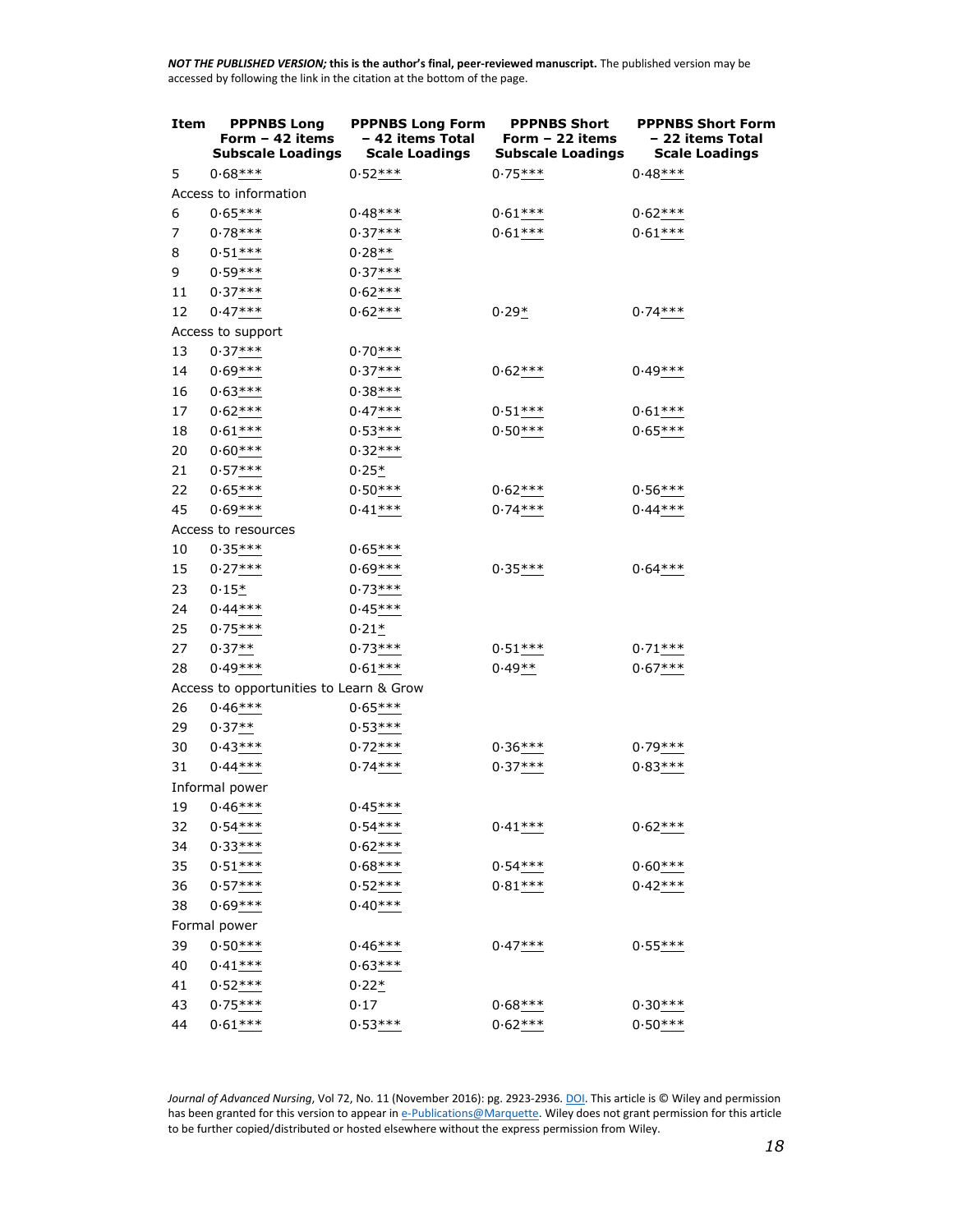#### *Reliability*

Cronbach's alpha for the total scale and subscales are listed in Table  $4$ ; the total and subscale reliability estimates all exceeding  $0.80$ .

| <b>Subscale</b>                            | <b>PPPNBS Long Form - 42</b><br>items ( $N = 395$ ) | <b>PPPNBS Short Form - 22</b><br>items ( $N = 395$ ) |
|--------------------------------------------|-----------------------------------------------------|------------------------------------------------------|
| Initiation                                 | 0.93                                                | 0.90                                                 |
| Access to Information                      | 0.90                                                | 0.88                                                 |
| Access to Support                          | 0.93                                                | 0.92                                                 |
| Access to Resources                        | 0.89                                                | 0.85                                                 |
| Access to Opportunities to<br>Learn & Grow | 0.88                                                | 0.90                                                 |
| Informal Power                             | 0.90                                                | 0.85                                                 |
| Formal Power                               | 0.86                                                | 0.81                                                 |
| <b>Total Scale</b>                         | 0.98                                                | 0.97                                                 |

#### **Table 4.** Cronbach's alpha reliability estimates

### *Phase 2: PPPNBS short form*

A 22-item short form resulted after retaining items in each subscale that had the highest factor loadings while reducing the subscales by 25% and then repeating the process by further reducing by another 25% (50% total reduction). Fit indices improved for the 22-item PPPNBS:  $\chi^2$  (174) = 378·11,  $\chi^2$ /d.f. ratio = 2·17, CFI 0·94, RMSEA 0·054 with a 90% confidence interval of 0·047-0·062 and SRMR 0·09. The initial model loadings for the 42-item scale and the 50% reduced model loadings can be found in Table [3.](http://onlinelibrary.wiley.com/doi/10.1111/jan.13060/full#jan13060-tbl-0003) The 22-item PPPNBS explained 98% of the variance of the 42-item PPPNBS. Reliability estimates for the short form can be found in Table  $4$ .

### *Contrasted group, convergent and predictive validity for long and short forms*

Results of the contrasted group comparisons are presented in Table [5.](http://onlinelibrary.wiley.com/doi/10.1111/jan.13060/full#jan13060-tbl-0005) Given the negative skew in 42-item and 22-item-total scores, Box-Cox power transformations were used on total scale scores prior to analysis (Box & Cox [1964\)](http://onlinelibrary.wiley.com/doi/10.1111/jan.13060/full#jan13060-bib-0005). The Box-Cox algorithm reduced skewness in the 42-item scale from −1·40 - −0·49 and from −1·60 - −0·60 in the 22-item scale. The hypothesized differences were supported for group comparisons by race and length of stay, with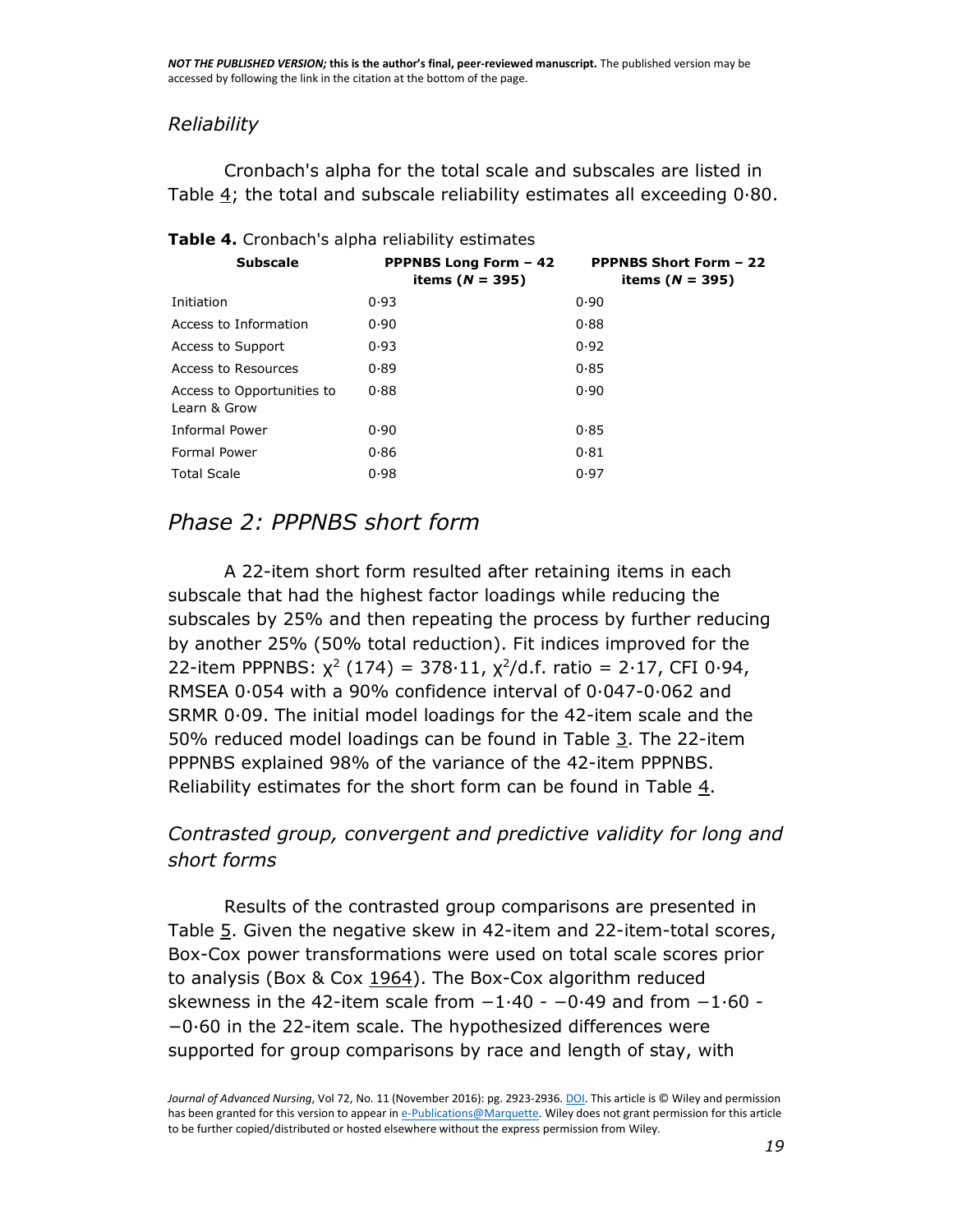Caucasian patients and those with longer length of stay having higher PPPNBS score. There were no differences by age or time since diagnosis.

#### **Table 5.** Contrasted groups comparisons

|                     | Characteristic N PPPNBS Long Form<br>- 42 items Mean<br>(sd) | t | P             | <b>PPPNBS Short form</b><br>- 22 items Mean<br>(sd) | t            | P             |
|---------------------|--------------------------------------------------------------|---|---------------|-----------------------------------------------------|--------------|---------------|
| 1. $*P \leq 0.05$ . |                                                              |   |               |                                                     |              |               |
| Race                |                                                              |   |               |                                                     |              |               |
| Caucasian           | $261$ 357 $\cdot$ 42 (63 $\cdot$ 56)                         |   |               | $-2.070.039*189.78(33.75)$                          |              | $-2.380.018*$ |
|                     | Non-Caucasian 134 338.11 (84.64)                             |   |               | 177.81(46.44)                                       |              |               |
| Age                 |                                                              |   |               |                                                     |              |               |
| 20-57               | 194 346 38 (75 32)                                           |   | $-1.23$ 0.220 | 182.96(40.94)                                       | $-1.370.170$ |               |
| 58-95               | $201$ 355 $\cdot$ 20 (68 $\cdot$ 32)                         |   |               | 188.38(36.70)                                       |              |               |
|                     | New chronic illness diagnosis $($ < 1 year)                  |   |               |                                                     |              |               |
| Yes                 | $166$ 357 $\cdot$ 49 (63 $\cdot$ 87)                         |   |               | $-1.31$ 0.192 189.31 (34.52)                        | $-1.340.181$ |               |
| No                  | 222 345.96 (76.96)                                           |   |               | 183.05(41.67)                                       |              |               |
| Length of stay      |                                                              |   |               |                                                     |              |               |
| 2-4 days            | 196 342 26 (78 48)                                           |   |               | $-2.080.038*181.21(42.58)$                          |              | $-2.100.037*$ |
| $5-30$ days         | 199 359 34 (63 82)                                           |   |               | 190.15(34.40)                                       |              |               |

The 42-item PPPNBS score was significantly, positively correlated with pre-discharge PAM13 ( $r = 0.25$ ,  $P < 0.001$ ), as was the 22-item PPPNBS score ( $r = 0.25$ ,  $P < 0.001$ ), providing evidence of convergent validity. Both 42-item and 22-item PPPNBS scores were significantly, positively associated with postdischarge PAM-13 scores, providing evidence of predictive validity. The 42-item PPPNBS scores were also significantly, positively associated with PCS scores; however, the 22-item PPPNBS scores were not. There was not a significant association between either the 42-item or 22-item PPPNBS scores and MCS scores (Table  $6$ ).

|                                            | <b>Postdischarge PAM13</b> |       |       | <b>MCS</b> |     |                                                 | <b>PCS</b> |     |   |
|--------------------------------------------|----------------------------|-------|-------|------------|-----|-------------------------------------------------|------------|-----|---|
|                                            | в                          | se B  | β     | В          | seB | ß                                               | в          | seB | β |
| PPPNBS Long Form $-42$ items $0.029$ 0.011 |                            |       | 0.142 |            |     | $0.011$ $0.008$ $0.074$ $0.016$ $0.008$ $0.116$ |            |     |   |
| $R^2$                                      | 0.020                      |       |       | 0.005      |     |                                                 | 0.013      |     |   |
| F                                          | 6.476                      |       |       | 1.740      |     |                                                 | 4.290      |     |   |
| P                                          | 0.011                      |       |       | 0.188      |     |                                                 | 0.039      |     |   |
| PPPNBS Short Form - 22<br>items            | 0.055                      | 0.021 | 0.145 |            |     | $0.021$ $0.015$ $0.077$ $0.028$ $0.015$ $0.104$ |            |     |   |
| $R^2$                                      | 0.021                      |       |       | 0.006      |     |                                                 | 0.011      |     |   |
| F                                          | 6.751                      |       |       | 1.896      |     |                                                 | 3.467      |     |   |
| P                                          | 0.010                      |       |       | 0.170      |     |                                                 | 0.064      |     |   |

**Table 6.** Predictive validity linear regression results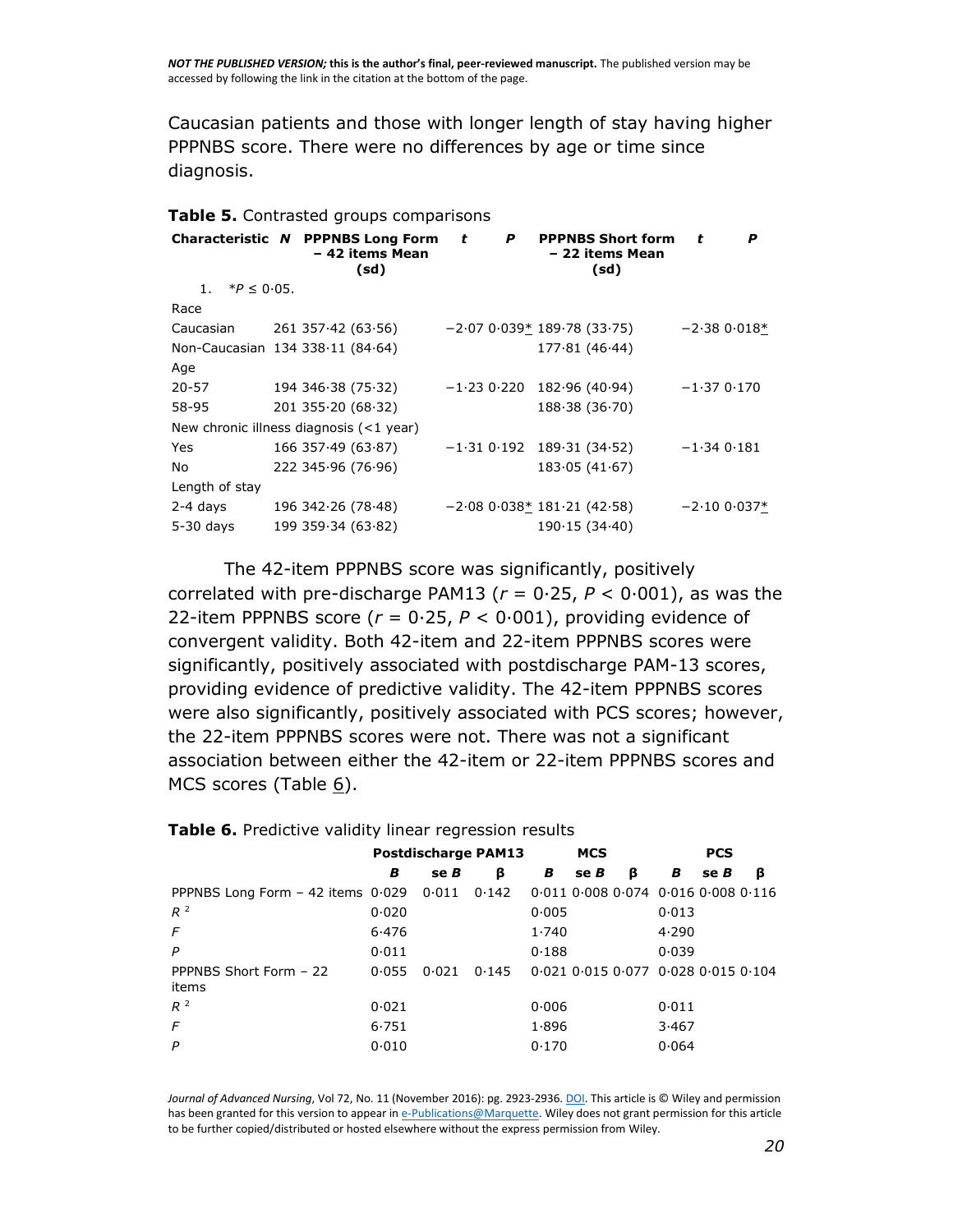# **Discussion**

The PPPNBS has preliminary evidence of validity and reliability, setting the stage for its use in measuring nursing behaviours as a metric of patient experience with care (Heslop & Lu [2014\)](http://onlinelibrary.wiley.com/doi/10.1111/jan.13060/full#jan13060-bib-0017). CFA confirmed the *a priori* 7-factor structure of the PPPNBS. The method used to refine the PPPNBS to a shorter, more useful form for measurement in clinical practice settings was similar to that used by Parry *et al*. [\(2008\)](http://onlinelibrary.wiley.com/doi/10.1111/jan.13060/full#jan13060-bib-0034). The shortened, 22-item scale explained 98% of the variance of the 42-item PPPNBS scores. More importantly, goodness of fit indices improved with item reduction and indicated a reasonable fit for the 22-item short form of the PPPNBS. The development of the 22-item short-form PPPNBS will improve clinical utility and patient compliance with item completion, as some patients did complain about the length and chose to skip questions. Because the 22-item short form of the PPPNBS was derived and tested in conjunction with the longer form, it requires further testing to validate its psychometric properties when administered independently.

Construct validity was partially supported through contrasted group analyses of both the long and short forms. Two of the four contrasted group hypotheses were supported, indicating the instrument has the ability to discriminate between groups known to be high and low in characteristics that impact the process of empowerment. There were no statistically significant differences in mean PPPNBS scores based on length of time since chronic illness diagnosis and patient age; however, relationships were in the expected direction. While not supporting the contrasted group comparison hypotheses, this finding can be interpreted as favourable, as it provides evidence that nurses exhibit the same level of empowering behaviours regardless of when the patient was diagnosed with a chronic illness or patient age.

Although statistically significant, the size of the correlation between PPPNBS scores and pre-discharge PAM13 scores indicates that only 6·25% of the relationship is explained by the linear correlation. The weak relationship could indicate that nurses may not tailor their nursing care to level of patient activation in care, which has been reported by patients repeatedly in the literature (Tobiano *et al*.

*Journal of Advanced Nursing*, Vol 72, No. 11 (November 2016): pg. 2923-2936[. DOI.](https://dx.doi.org/10.1111/jan.13060) This article is © Wiley and permission has been granted for this version to appear i[n e-Publications@Marquette.](http://epublications.marquette.edu/) Wiley does not grant permission for this article to be further copied/distributed or hosted elsewhere without the express permission from Wiley.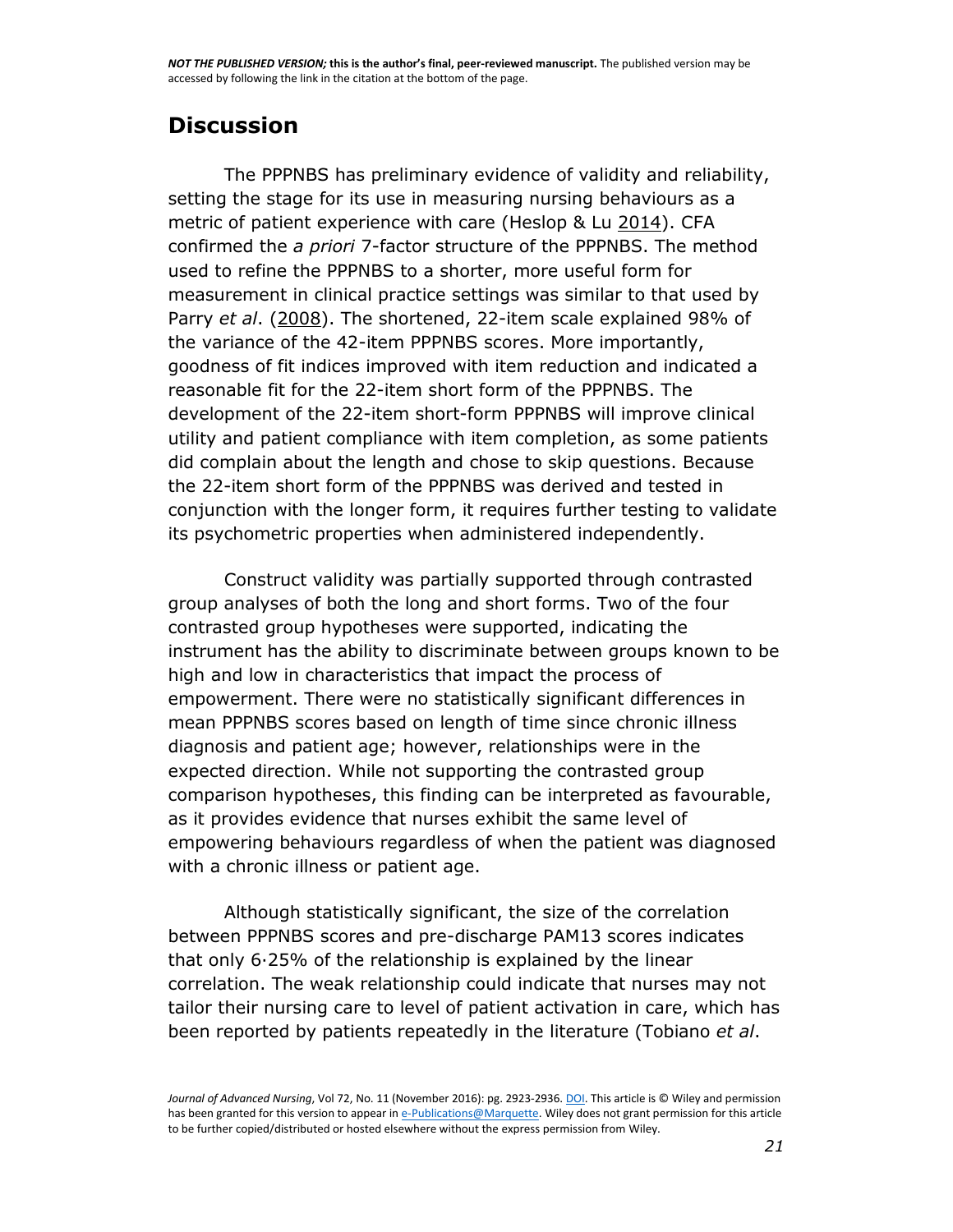[2015\)](http://onlinelibrary.wiley.com/doi/10.1111/jan.13060/full#jan13060-bib-0047). In addition, PPPNBS scores account for a small percentage (2%) of the variance in postdischarge PAM13 scores. Prior statistical modelling demonstrated that other patient and illness factors such as baseline PAM13 scores, race and length of stay also significantly contributed to the variance in postdischarge PAM13 scores (Jerofke *et al*. [2014\)](http://onlinelibrary.wiley.com/doi/10.1111/jan.13060/full#jan13060-bib-0023). The weak association of long and short-form PPPNBS scores with postdischarge PAM13 scores could also be attributed to challenges patients may face in assuming the responsibility of chronic illness self-management following hospital discharge (Lapum *et al*. [2011\)](http://onlinelibrary.wiley.com/doi/10.1111/jan.13060/full#jan13060-bib-0027). Future studies should be conducted to examine the association between PPPNBS scores and PAM13 scores postdischarge when nurses are intentionally engaging in empowering behaviours or deliver empowering behaviours tailored to patient activation level, as previous studies have demonstrated greater changes over time in activation scores in patients who were in the lower stages of activation at baseline (Harvey *et al*. [2012,](http://onlinelibrary.wiley.com/doi/10.1111/jan.13060/full#jan13060-bib-0015) Shively *et al*. [2012\)](http://onlinelibrary.wiley.com/doi/10.1111/jan.13060/full#jan13060-bib-0039).

The weak association between long-form PPPNBS scores and physical health quality of life (PCS) may be reflective of strengthened self-management behaviours postdischarge in patients who had higher perceptions of nurse empowering behaviours; however, PCS scores were not measured at baseline so the impact of PPPNBS scores on change in PCS scores cannot be determined. The association of the short-form PPPNBS and PCS approached but did not achieve statistical significance criteria; this finding may be related to sample size or reduced predictive ability of the instrument in the shortened form.

While there was not a significant relationship demonstrated between long or short-form PPPNBS score and mental health quality of life, prior analyses indicated there was an indirect relationship between long-form PPPNBS score and mental health quality of life through postdischarge patient activation in a surgical sample (Jerofke *et al*. [2014\)](http://onlinelibrary.wiley.com/doi/10.1111/jan.13060/full#jan13060-bib-0023). Health quality of life was measured at 6-weeks postdischarge using the SF-36, which asks patients to report their functioning over the last four weeks. Future studies should examine the relationship between PPPNBS scores and quality of life measured at a larger time interval, such as 12 weeks postdischarge, as both physical and mental health quality of life can be influenced by severity of illness and postdischarge challenges, especially in surgical patients who may face

*Journal of Advanced Nursing*, Vol 72, No. 11 (November 2016): pg. 2923-2936[. DOI.](https://dx.doi.org/10.1111/jan.13060) This article is © Wiley and permission has been granted for this version to appear i[n e-Publications@Marquette.](http://epublications.marquette.edu/) Wiley does not grant permission for this article to be further copied/distributed or hosted elsewhere without the express permission from Wiley.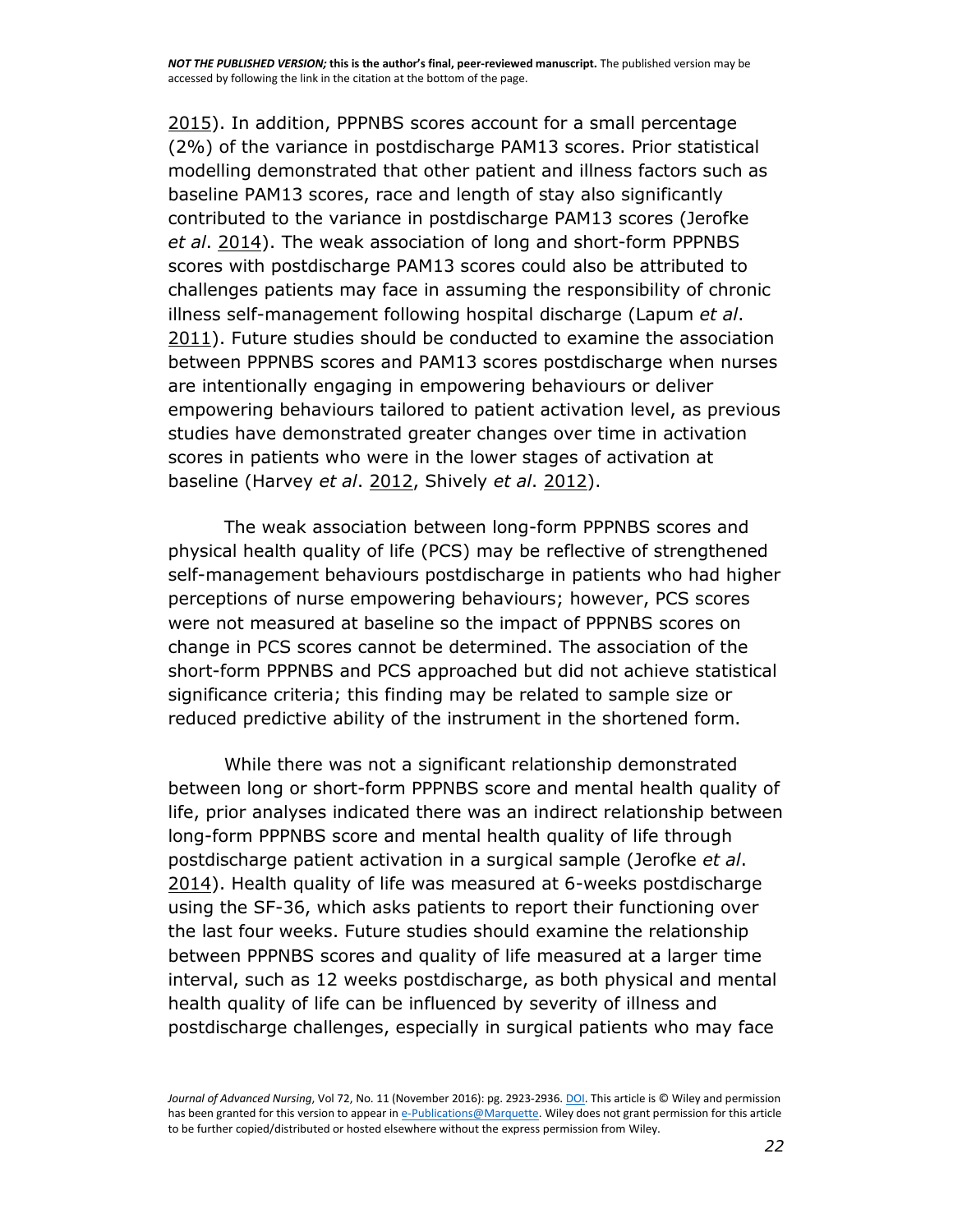activity limitations, pain, or fatigue (Suwanno *et al*. [2009,](http://onlinelibrary.wiley.com/doi/10.1111/jan.13060/full#jan13060-bib-0044) Taylor *et al*. [2010\)](http://onlinelibrary.wiley.com/doi/10.1111/jan.13060/full#jan13060-bib-0046).

The positive relationship demonstrated in this study between PPPNBS scores and postdischarge PAM13 and PCS scores provides preliminary, although weak, support for the role of inpatient acute care nursing in promoting patient engagement in outpatient chronic illness self-management. Findings from this study add to prior quantitative evidence demonstrating significant relationships between patient experience measures and quality care outcomes such as engagement in self-management behaviours, improved patient safety and lower healthcare use (Doran & Pringle [2011,](http://onlinelibrary.wiley.com/doi/10.1111/jan.13060/full#jan13060-bib-0011) Price *et al*. [2014\)](http://onlinelibrary.wiley.com/doi/10.1111/jan.13060/full#jan13060-bib-0037). Bedside nurses must be educated about their role in improving the patient chronic illness experience and promoting positive postdischarge outcomes through the use of patient-empowering nurse behaviours and their potential contribution to reduction in the burden on patients and healthcare systems from increasing chronic illness prevalence.

#### *Limitations*

Limitations of this study included the sampling method and heterogeneity of the sample. Convenience sampling was used; however, all patients who were eligible to participate in the study on days of enrolment were approached to take part in the study. Future studies should be conducted testing the relationship between PPPNBS scores and patient outcomes in a randomly selected sample. While the heterogeneous sample representing common chronic illnesses in the US population provided the opportunity to measure patient reports as recipients of empowering nurse behaviours during hospitalization in patients who may have differing chronic illness experiences, the sample was insufficient for analyses by diagnosis, patient type (medical or surgical) or severity of illness. Patients with various health conditions and different levels of health burdens or lifestyle changes may perceive empowerment, self-management demands and quality of life differently and future studies should be conducted looking at differences in outcome measures between groups.

Reliability estimates for the total long and short-form PPPNBS scores were high (0·98 and 0·97), which could indicate item redundancy. High reliability estimates could also be reflective of the

*Journal of Advanced Nursing*, Vol 72, No. 11 (November 2016): pg. 2923-2936[. DOI.](https://dx.doi.org/10.1111/jan.13060) This article is © Wiley and permission has been granted for this version to appear i[n e-Publications@Marquette.](http://epublications.marquette.edu/) Wiley does not grant permission for this article to be further copied/distributed or hosted elsewhere without the express permission from Wiley.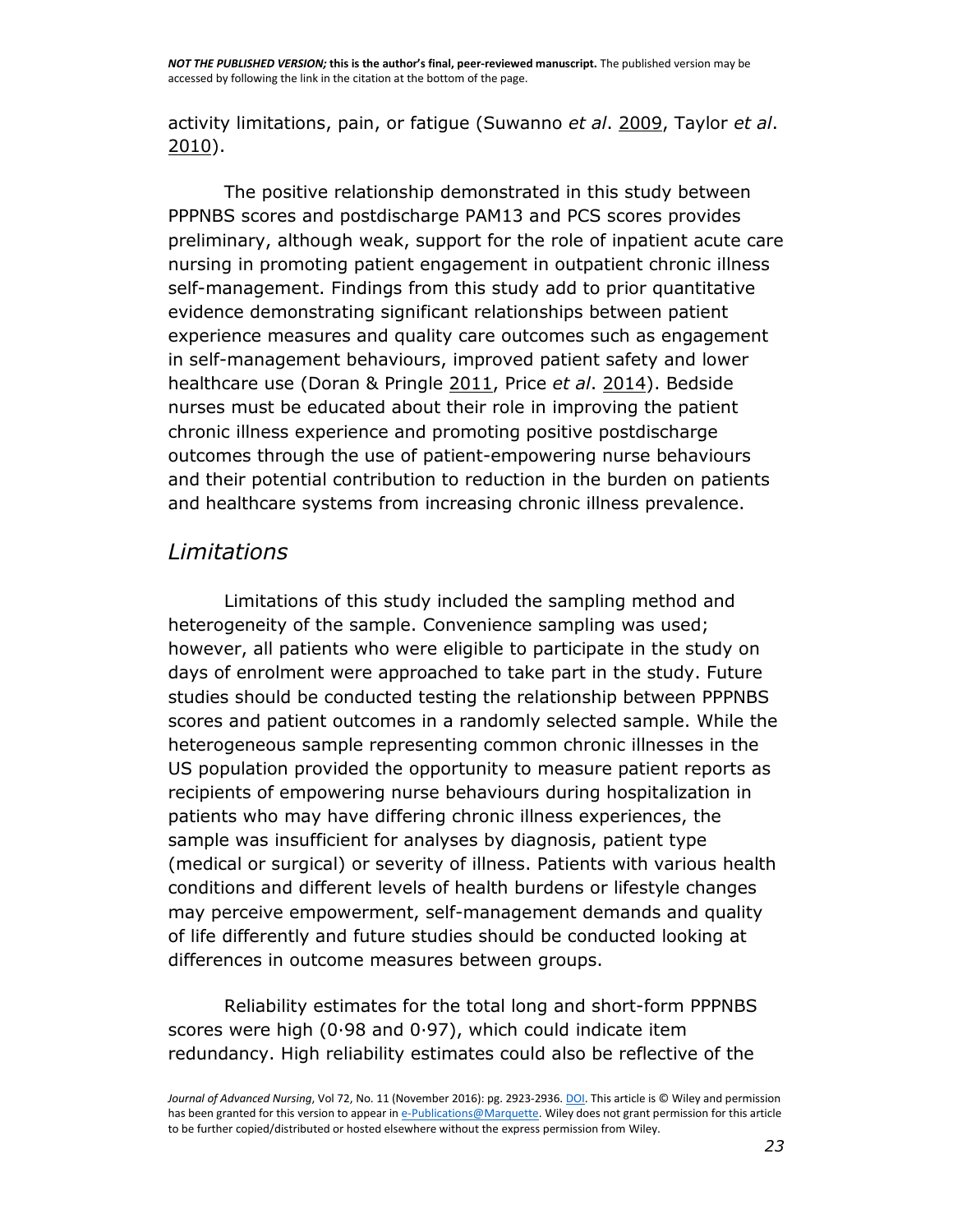number of items in the scale. In addition, RMSEA statistics were high for both forms of the scale; however, it can be influenced by sample size and degrees of freedom. In complex models with larger sample sizes (*N* > 200), CFI is a more reliable index to use and was indicative of an acceptable fit  $(>0.90)$  for the short form (Brown [2006\)](http://onlinelibrary.wiley.com/doi/10.1111/jan.13060/full#jan13060-bib-0006). Future research is necessary to explore the possibility of further item reduction along with analyses of model fit.

The PPPNBS asks patients to report how often they felt they received empowering behaviours. The PPPNBS does not measure the actual delivery of those behaviours. Future studies must be conducted measuring patient perception of patient-empowering nurse behaviours and patient outcomes following nurses' intentional delivery of patientempowering nurse behaviours. This study does not measure nurses' perceptions of applying nurse empowering behaviours to patient care or the convergence or lack of convergence with patient perception. Nurse and patient perceptions of empowerment may differ (Jerofke [2013\)](http://onlinelibrary.wiley.com/doi/10.1111/jan.13060/full#jan13060-bib-0022).

# **Conclusion**

The findings from this study provide preliminary evidence supporting the reliability and validity of both the long and short-form PPPNBS. Construct validity testing supported the *a priori* structure of the instrument derived from the integrated model proposed by Laschinger *et al*. [\(2010\)](http://onlinelibrary.wiley.com/doi/10.1111/jan.13060/full#jan13060-bib-0029). The significant but weak relationship between patient perceptions of patient-empowering nurse behaviours and postdischarge patient activation and physical health status provides further quantitative evidence supporting the relationship between quality nursing care and postdischarge patient outcomes. While the scales measure patient reports and not direct observation of empowering nurse behaviours, the short form of the PPPNBS can be used in future studies as a process metric of nursing care to encourage nurses' intentional use of patient-empowering behaviours during hospitalization.

*Journal of Advanced Nursing*, Vol 72, No. 11 (November 2016): pg. 2923-2936[. DOI.](https://dx.doi.org/10.1111/jan.13060) This article is © Wiley and permission has been granted for this version to appear i[n e-Publications@Marquette.](http://epublications.marquette.edu/) Wiley does not grant permission for this article to be further copied/distributed or hosted elsewhere without the express permission from Wiley.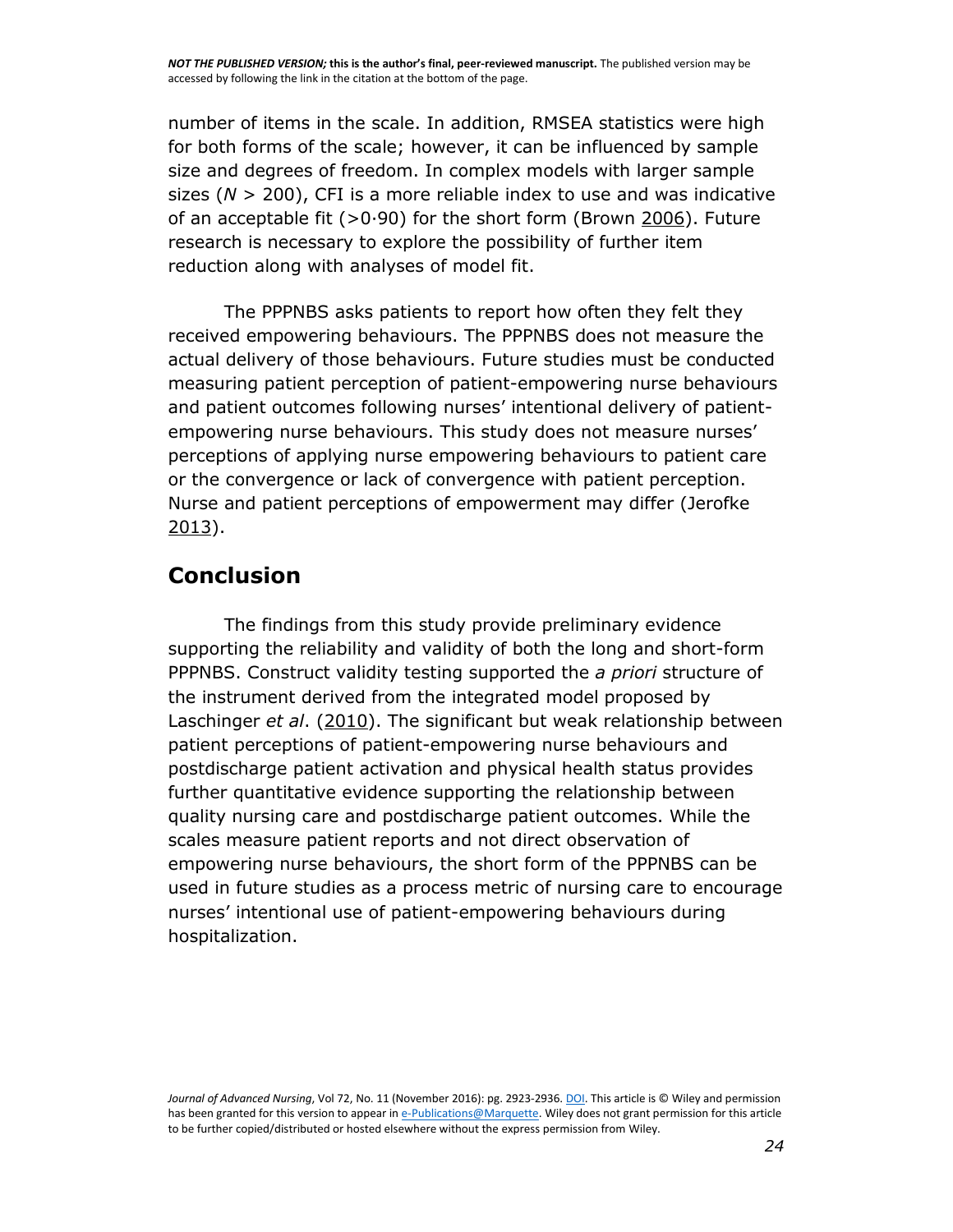### **Acknowledgements**

The authors sincerely thank Chanille Dunn, RN, Kirsten Osen, RN and Beth Showalter, RN for their assistance with gathering and entering the data, and Roger Brown, PhD for his assistance with statistical analysis.

### **Funding**

This research was funded through grants from Sigma Theta Tau International and Marquette University Committee on Research.

### **Conflict of interest**

No conflict of interest has been declared by the authors.

### **Author contributions**

All authors have agreed on the final version and meet at least one of the following criteria [recommended by the ICMJE [\(http://www.icmje.org/recommendations/\)](http://www.icmje.org/recommendations/)]:

- substantial contributions to conception and design, acquisition of data or analysis and interpretation of data;
- drafting the article or revising it critically for important intellectual content.

### **References**

- Alegria M., Polo A., Gao S., Santana L., Rothstein D., Jimenez A., Hunter M.L., Mendieta F., Oddo V. & Normand S.L. (2008) Evaluation of a patient activation and empowerment intervention in mental health care. *Medical Care* 46(3), 247–256. doi[:10.1097/MLR.0b013e318158af52](http://dx.doi.org/10.1097/MLR.0b013e318158af52)
- Anderson R.M., Funnell M.M., Fitzgerald J.T. & Marrero D.G. (2000) The Diabetes Empowerment Scale: a measure of psychosocial self-efficacy*. Diabetes Care* 23(6), 739–743. doi[:10.2337/diacare.23.6.739](http://dx.doi.org/10.2337/diacare.23.6.739)
- Aujoulat I., Luminet O. & Deccache A. (2007) The perspective of patients on their experience of powerlessness*. Qualitative Health Research* 17(6), 772–785. doi[:10.1177/1049732307302665](http://dx.doi.org/10.1177/1049732307302665)
- Barnason S., Zimmerman L. & Young L. (2011) An integrative reiew of interventions promoting self-care of patients with heart failure*. Journal of Clinical Nursing* 21, 448–475*.*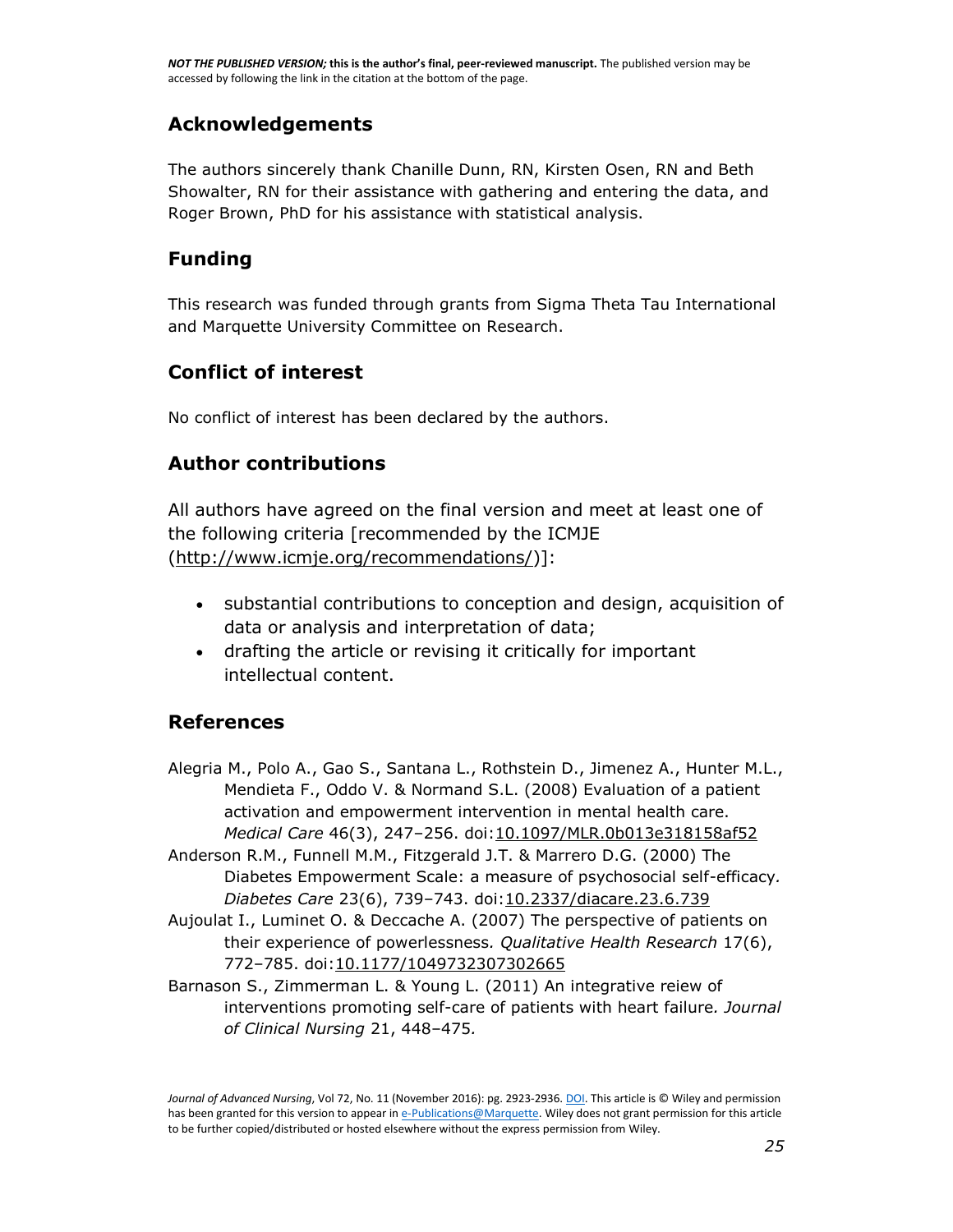- Box G.E.P. & Cox D.R. (1964) An analysis of transformations*. Journal of the Royal Statistical Society* 26, 211–243*.*
- Brown T.A. (2006) *Confirmatory Factor Analysis for Applied Research.*  Guilford Press, New York, NY.
- Bulsara C., Styles I., Ward A.M. & Bulsara M. (2006) The psychometrics of developing the patient empowerment scale*. Journal of Psychosocial Oncology* 24(2), 1–16*.* doi[:10.1300/J077v24n02\\_01](http://dx.doi.org/10.1300/J077v24n02_01)
- Chen Y.C., Pai J.S. & Li I.C. (2008) Haemodialysis: the effects of using the empowerment concept during the development of a mutual-support group in Taiwan*. Journal of Clinical Nursing* 17, 133–142.
- Deber R.B., Kraetschmer N., Urowitz S. & Sharpe N. (2007) Do people want to be autonomous patients? Preferred roles in treatment decisionmaking in several patient populations*. Health Expectations* 10(3), 248–258. doi[:10.1111/j.1369-7625.2007.00441.x](http://dx.doi.org/10.1111/j.1369-7625.2007.00441.x)
- DeVellis R.F. (2012) *Scale Development: Theory and Applications,* 3rd edn. Sage Publications, Thousand Oaks, CA*.*
- Doran D. & Pringle D. (2011) *Patient outcomes as an accountability. In Nursing Outcomes: The State of the Science,* 2nd edn (Doran D., ed.), Jones & Bartlett Learning, Sudbury, ON, pp. 1–27.
- Falk-Rafael A.R. (2001) Empowerment as a process of evolving consciousness: a model of empowered caring*. Advances in Nursing Science* 24(1), 1–16. doi[:10.1097/00012272-200109000-00004](http://dx.doi.org/10.1097/00012272-200109000-00004)
- Foust J.B. (2007) Discharge planning as part of daily nursing practice. *Applied Nursing Research* 20(2), 72–77. doi[:10.1016/j.apnr.2006.01.005](http://dx.doi.org/10.1016/j.apnr.2006.01.005)
- Halbert C.H., Armstrong K., Gandy O.H. Jr & Shaker L. (2006) Racial differences in trust in health care providers*. Archives of Internal Medicine* 166(8), 896–901. doi[:10.1001/archinte.166.8.896](http://dx.doi.org/10.1001/archinte.166.8.896)
- Harvey L., Fowles J.B., Xi M. & Terry P. (2012) When activation changes, what else changes? The relationship between change in patient activation measure (PAM) and employees' health status and health behaviors*. Patient Education and Counseling* 88, 338–343*.*
- Herbert R.J., Gagnon A.J., Rennick J.E. & O'Loughlin J.L. (2009) A systematic review of questionnaires measuring health-related empowerment*. Research and Theory for Nursing Practice* 23(2), 107–132. doi[:10.1891/1541-6577.23.2.107](http://dx.doi.org/10.1891/1541-6577.23.2.107)
- Heslop L. & Lu S. (2014) Nursing-sensitive indicators: a concept analysis. *Journal of Advanced Nursing* 70(11), 2469–2482*.*
- Hibbard J.H., Mahoney E.R., Stockard J. & Tusler M. (2005) Development and testing of a short form of the patient activation measure*. Health Services Research* 40(6 Part 1), 1918–1930. doi[:10.1111/j.1475-](http://dx.doi.org/10.1111/j.1475-6773.2005.00438.x) [6773.2005.00438.x](http://dx.doi.org/10.1111/j.1475-6773.2005.00438.x)

*Journal of Advanced Nursing*, Vol 72, No. 11 (November 2016): pg. 2923-2936[. DOI.](https://dx.doi.org/10.1111/jan.13060) This article is © Wiley and permission has been granted for this version to appear i[n e-Publications@Marquette.](http://epublications.marquette.edu/) Wiley does not grant permission for this article to be further copied/distributed or hosted elsewhere without the express permission from Wiley.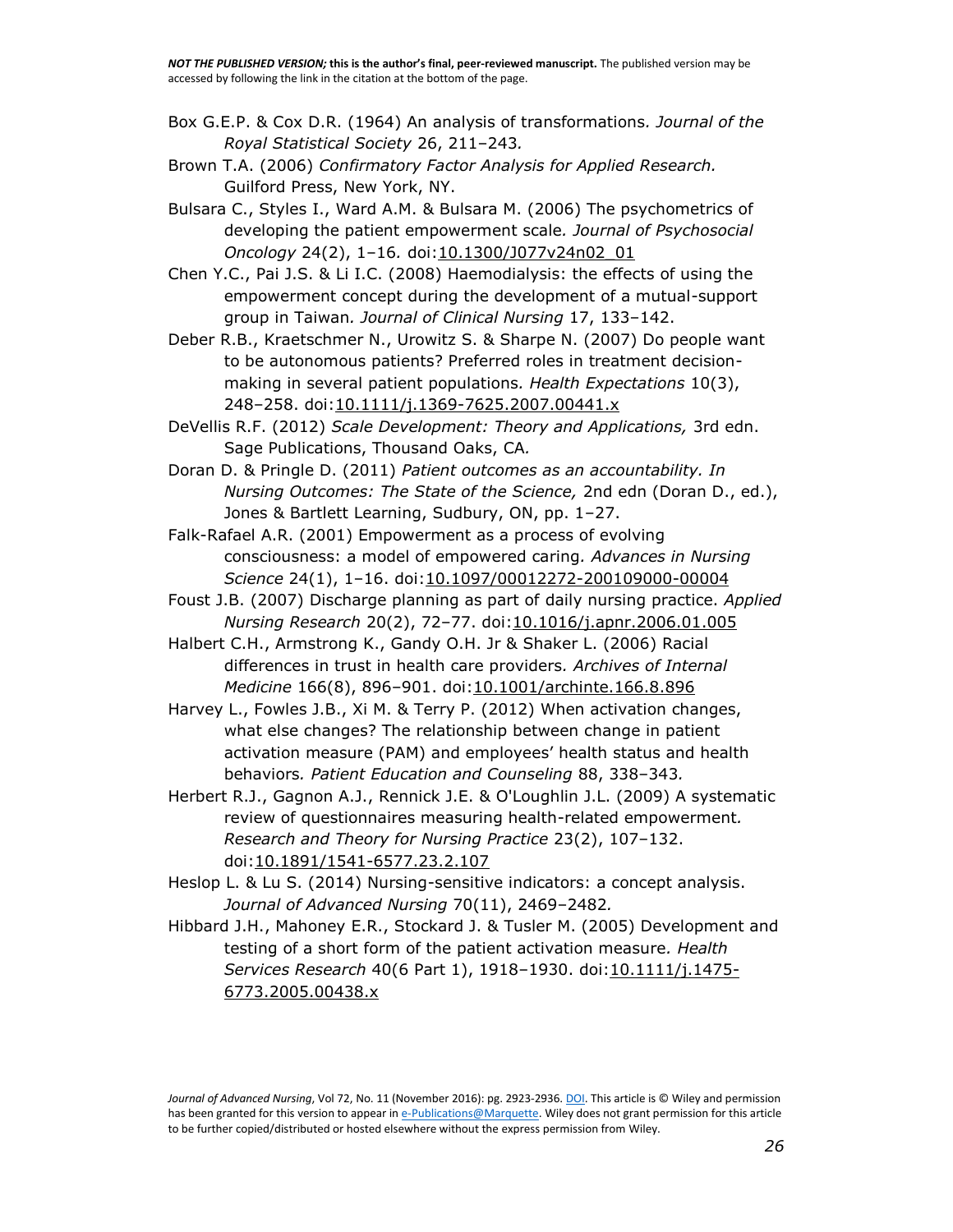Hibbard J.H., Greene J., Shi Y., Mittler J. & Scanlon D. (2015) Taking the long view: how well do patient activation scores predict outcomes four years later? *Medical Care Research Review* 72(3), 324–337*.*

Insignia Health (2015) *Patient Activation Measure.* Retrieved from <http://www.insigniahealth.com/products/pam-survey> on 4 April 2016.

- Institute for Healthcare Improvement (2014) IHI triple aim. Retrieved from <http://www.ihi.org/Engage/Initiatives/TripleAim/pages/default.aspx> on 14 January 2015.
- Jerofke T.A. (2013) Concept analysis of empowerment from survivor and nurse perspectives within the context of cancer survivorship. *Research and Theory for Nursing Practice* 27(3), 157–172. doi[:10.1891/1541-](http://dx.doi.org/10.1891/1541-6577.27.3.157) [6577.27.3.157](http://dx.doi.org/10.1891/1541-6577.27.3.157)
- Jerofke T.A., Weiss M. & Yakusheva O. (2014) Patient perceptions of patientempowering nurse behaviours, patient activation and functional health status in postsurgical patients with life-threatening long-term illnesses. *Journal of Advanced Nursing* 70(6), 1310–1322. doi[:10.1111/jan.13060](http://dx.doi.org/10.1111/jan.13060)
- Kanter R.M. (1993) *Men and Women of the Corporation,* 2nd edn. Basic Books, New York.
- Kinney C.K., Rodgers D.M., Nash K.A. & Bray C.O. (2003) Holistic healing for women with breast cancer through a mind, body and spirit selfempowerment program*. Journal of Holistic Nursing* 21(3), 260–279*.*
- Kralik D., Koch T., Price K. & Howard N. (2004) Chronic illness selfmanagement: taking action to create order. *Journal of Clinical Nursing*  13(2), 259–67. doi[:10.1046/j.1365-2702.2003.00826.x](http://dx.doi.org/10.1046/j.1365-2702.2003.00826.x)
- Lapum J., Angus J.E., Peter E. & Watt-Watson J. (2011) Patients' discharge experiences: returning home after open-heart surgery*. Heart and Lung*  40(3), 226–235. doi[:10.1016/j.hrtlng.2010.01.001](http://dx.doi.org/10.1016/j.hrtlng.2010.01.001)
- Laschiner H.K. & Finegan J. (2005) Using empowerment to build trust and respect in the workplace: a strategy for addressing the nursing shortage. *Nursing Economics* 23(1), 6–13*.*
- Laschinger H.K., Gilbert S., Smith L.M. & Leslie K. (2010) Towards a comprehensive theory of nurse/patient empowerment: applying Kanter's empowerment theory to patient care*. Journal of Nursing Management* 18(1), 4–13. doi[:10.1111/j.1365-2834.2009.01046.x](http://dx.doi.org/10.1111/j.1365-2834.2009.01046.x)
- Ledwell E.A., Andrusyszyn M. & Iwasiw C.L. (2006) Nursing students' empowerment in distance education: Testing Kanter's theory. *Journal of Distance Education* 21(2), 78–95*.*
- Lynn M.R. (1986) Determination and quantification of content validity. *Nursing Research* 35(6), 382–385. doi[:10.1097/00006199-](http://dx.doi.org/10.1097/00006199-198611000-00017) [198611000-00017](http://dx.doi.org/10.1097/00006199-198611000-00017)
- McCorkle R., Ercolano E., Lazenby M., Schulman-Green D., Schilling L.S., Lorig K. & Wagner E.H. (2011) Self-management: enabling and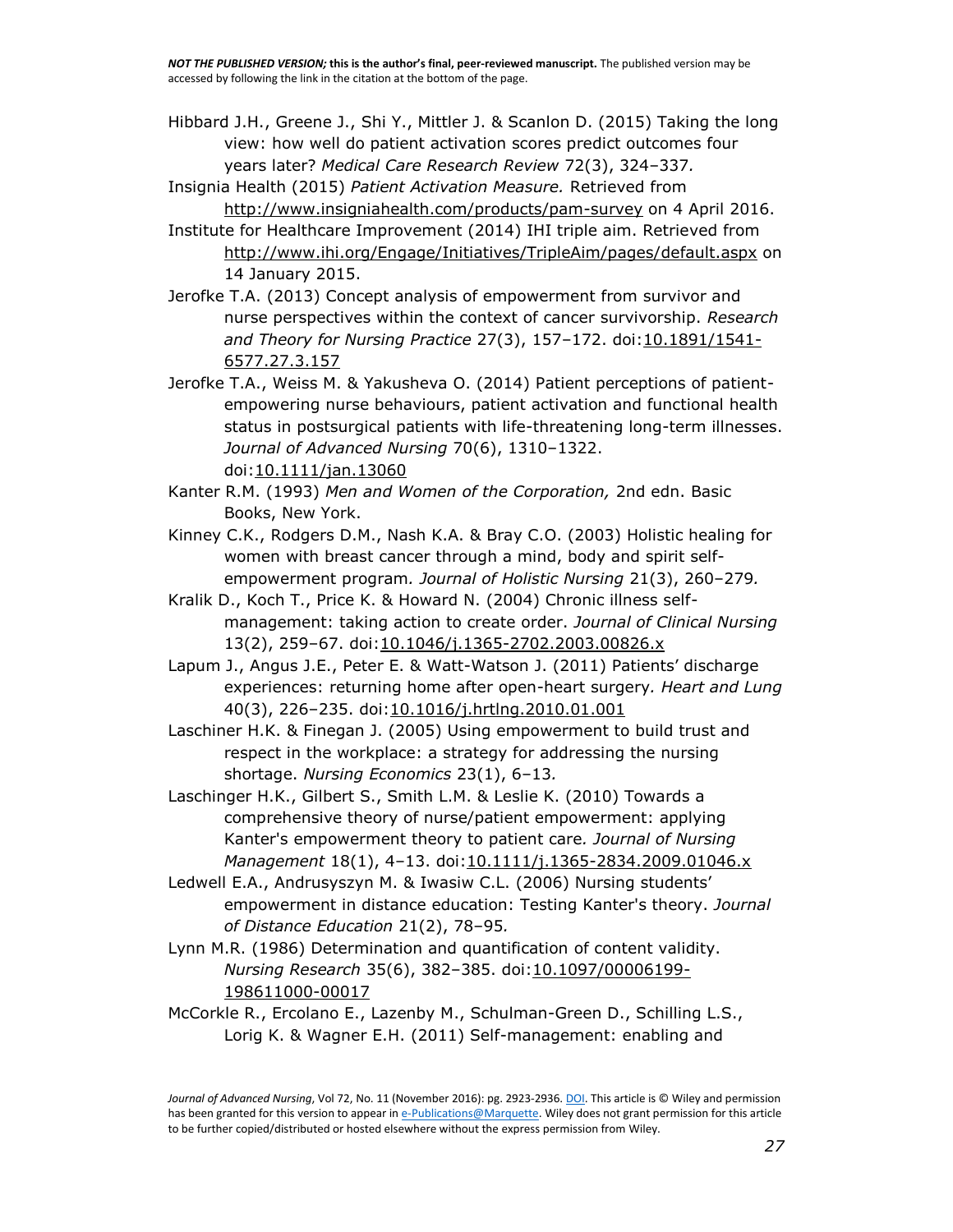empowering patients living with cancer as a chronic illness. *CA: A Cancer Journal for Clinicians* 61(1), 50–62. doi[:10.3322/caac.20093](http://dx.doi.org/10.3322/caac.20093)

- McHorney C.A., Ware J.E., Lu J.F. & Sherbourne C.D. (1994) The MOS 36 item Short Form Health Survey (SF36) III. Tests of data quality, scaling assumptions and reliability across diverse patient groups. *Medical Care* 32(1), 40–66.
- Parry C., Mahoney E., Chalmers S.A. & Coleman E.A. (2008) Assessing the quality of transitional care: further applications of the Care Transition Measure. *Medical Care* 46(3), 317–322*.*
- Partnership to Fight Chronic Disease (2016) *What is the impact of chronic disease on America.* Retrieved from *[http://www.fightchronicdisease.org/sites/default/files/pfcd\\_blocks/](http://www.fightchronicdisease.org/sites/default/files/pfcd_blocks/) PFCD\_US.FactSheet\_FINAL1%20%282%29.pdf on 1 May 2016.*
- Polit D.F. & Yang F.M. (2014) *Measurement and The Measurement of Change.*  Wolters Klumer, Philadelphia, PA.
- Price R.A., Elliott M.N., Zaslavsky A.M., Hays R.D., Lehrman W.G., Rybowski L., Edgman-Levitan S. & Cleary P.D. (2014) Examining the role of patient experience surveys in measuring health care quality. *Medical Care Research and Review* 71(5), 522–554. doi[:10.1177/1077558714541480](http://dx.doi.org/10.1177/1077558714541480)
- Reise S.P., Morizot J. & Hays R.D. (2007) The role of the bifactor model in resolving dimensionality issues in health outcomes measures. *Quality of Life Research* 16, 19–31.
- Shively M.J., Gardetto N.J., Kodiath M.F., Kelly A., Smith T.L., Stepnowsky C., Maynard C. & Larson C. (2012) Effect of patient activation on selfmanagement in patients with heart failure*. Journal of Cardiovascular Nursing* 28(1), 20–34*.*
- Siu H.M., Laschinger H.K.S. & Vingilis E. (2005) The effect of problem-based learning on nursing students' perceptions of empowerment. *Journal of Nursing Education* 44(10), 459–469*.*
- Skolasky R.L., Green A.F., Scharfstein D., Boult C., Reider L. & Wegener S.T. (2011) Psychometric properties of the Patient Activation Measure among multimorbid older adults*. Health Services Research* 46(2), 457–478*.*
- Steiner C., Andrews R., Barrett M. & Weiss A. (2013) *HCUP projections: Cost of inpatient discharges 2003 to 2013.* Retrieved from [http://www.hcupus.ahrq.gov/reports/p](http://www.hcupus.ahrq.gov/reports/)rojections/2013-01.pdf on 2 May 2016.
- Stepanikova I., Mollborn S., Cook K.S., Thom D.H. & Kramer R.M. (2006) Patients' race, ethnicity, language and trust in a physician. *Journal of Health and Social Behavior* 47, 390–405*.*

*Journal of Advanced Nursing*, Vol 72, No. 11 (November 2016): pg. 2923-2936[. DOI.](https://dx.doi.org/10.1111/jan.13060) This article is © Wiley and permission has been granted for this version to appear i[n e-Publications@Marquette.](http://epublications.marquette.edu/) Wiley does not grant permission for this article to be further copied/distributed or hosted elsewhere without the express permission from Wiley.